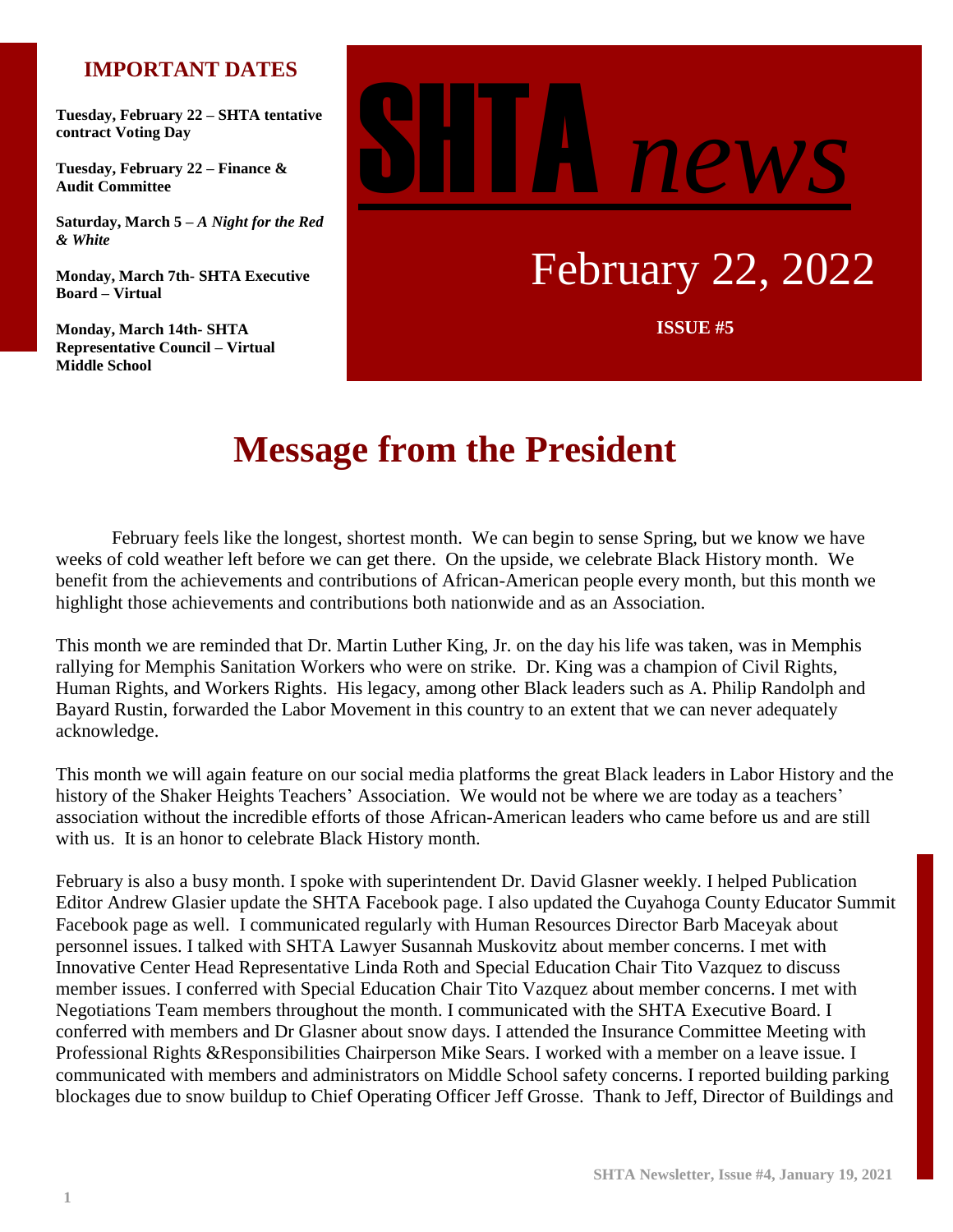Grounds Dave Boyer, and Assistant Director of Buildings and Grounds Sean Brown for addressing the issue and making sure the lots were cleared over the weekend.

Finally, I am happy to say we have a tentative agreement we can vote upon later this month. I believe it sets a strong standard for our work together in the district moving forward. You can read more about it in the Salary-Tenure report later in this newsletter. Contract negotiations are one of our central responsibilities as the SHTA. It is my honor to help lead these efforts with our incredible Negotiations Team and with a collaborative and equity-centered administration. If I can help with any issues or answer any questions, please feel free to reach out to me at  $x6270$  or [morris\\_j@shaker.org.](mailto:morris_j@shaker.org)

# *Respectfully submitted, John Morris*

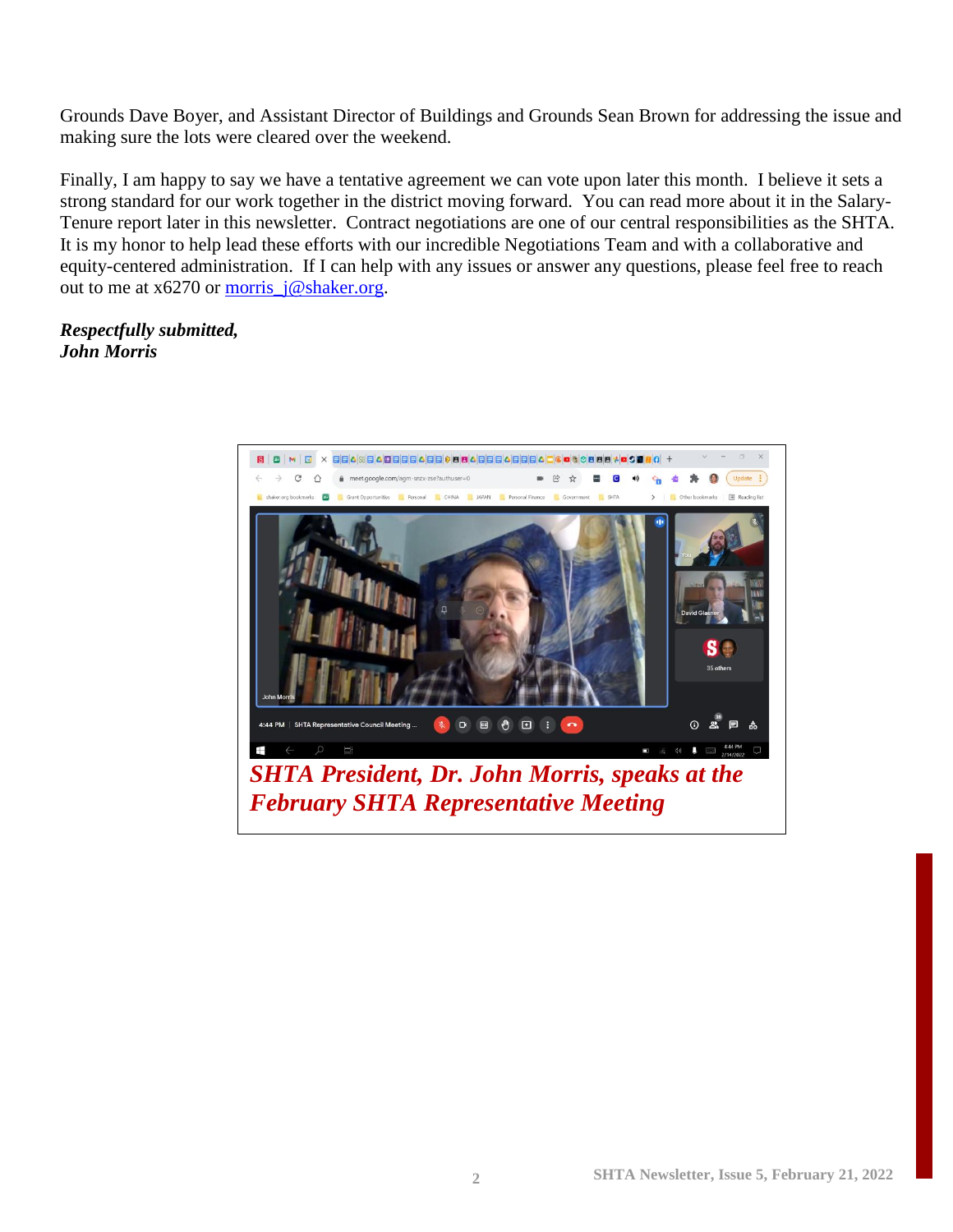# **VICE PRESIDENT'S REPORT**

Everyone has been so busy lately and I hope you are taking care of yourself and enjoying some well-deserved "ME" time. On January 24th, I attended the general PTO Council meeting. Randi Nathenson, co-president of the PTO thanked our members for all of their hard work and dedication given to our students. What we do is greatly appreciated!!

For the month of January and into February, I was a participant on the Negotiation Team, representing SHTA. I also attended a meeting with the Shaker Schools Foundation to discuss the silent auction at *A Night for the Red and White*. SHTA's donation to the silent auction is titled, "A Night Out on the District": a Van Aken District taster with a chaser. SHTA will donate a beautiful gift basket filled with gift cards from the Van Aken Market District restaurants along with a couple of bottles of wine. A gift for the 21 and over crowd.

Members are encouraged to attend this year's *A Night for the Red and White*. We will be in-person at the newly renovated Landerhaven in Mayfield Heights. Tickets for staff members are priced at a discounted \$140 which includes: dinner, dancing, student performances, a silent auction and three drink tickets. So, I hope to see you on Saturday, March 5th, 7:00 PM at Landerhaven. You may purchase tickets using this link: Red and White [Staff Tickets](https://one.bidpal.net/redandwhite22/ticketing(details:ticketing-summary))

Members have been submitting their receipts for the SHTA Fellowship Grant. I encourage all Fellowship Grant recipients to forward receipts for their professional development to me, in order to receive your reimbursement.

If you have any questions, comments or concerns, please don't hesitate to contact me at ext. 4997.

*Respectfully submitted, Darlene Garrison*

# **TREASURER'S REPORT**

At our February SHTA Representative Council meeting our Superintendent Dr. David Glasner spoke about [Forward Together,](https://forwardtogethershaker.com/) the collaboration of the city of Shaker Heights, the School District, and the Library to "develop a Facilities Master Plan." This could potentially involve major changes to the programs we offer our students, and no one knows better what's best for our students than us. Please take the time to educate yourself about the proposals, and then spread the word to other vested parties. The best way to ensure the changes are done right is to get involved.

I communicated this month with our Edward Hawkins accountants to work on our 2020-21 Audit. It should be finished sometime in April. I also submitted to our accountant's information for 1099 reports for a few of our vendors.

I have been reading some of the books suggested by Dr. Angela Goodrum, our Diversity, Equity, & Inclusion Committee Chair, the latest being So You Want to Talk About Race, by Igeoma Oluo. I was proud to be a part of the Negotiating Team the past few months meeting with the Administration. I hope the members appreciate the Diversity, Equity, & Inclusion emphasis included in our contract. I feel this contract gives us a chance to better serve our student population.

*Respectfully submitted, Bill Scanlon*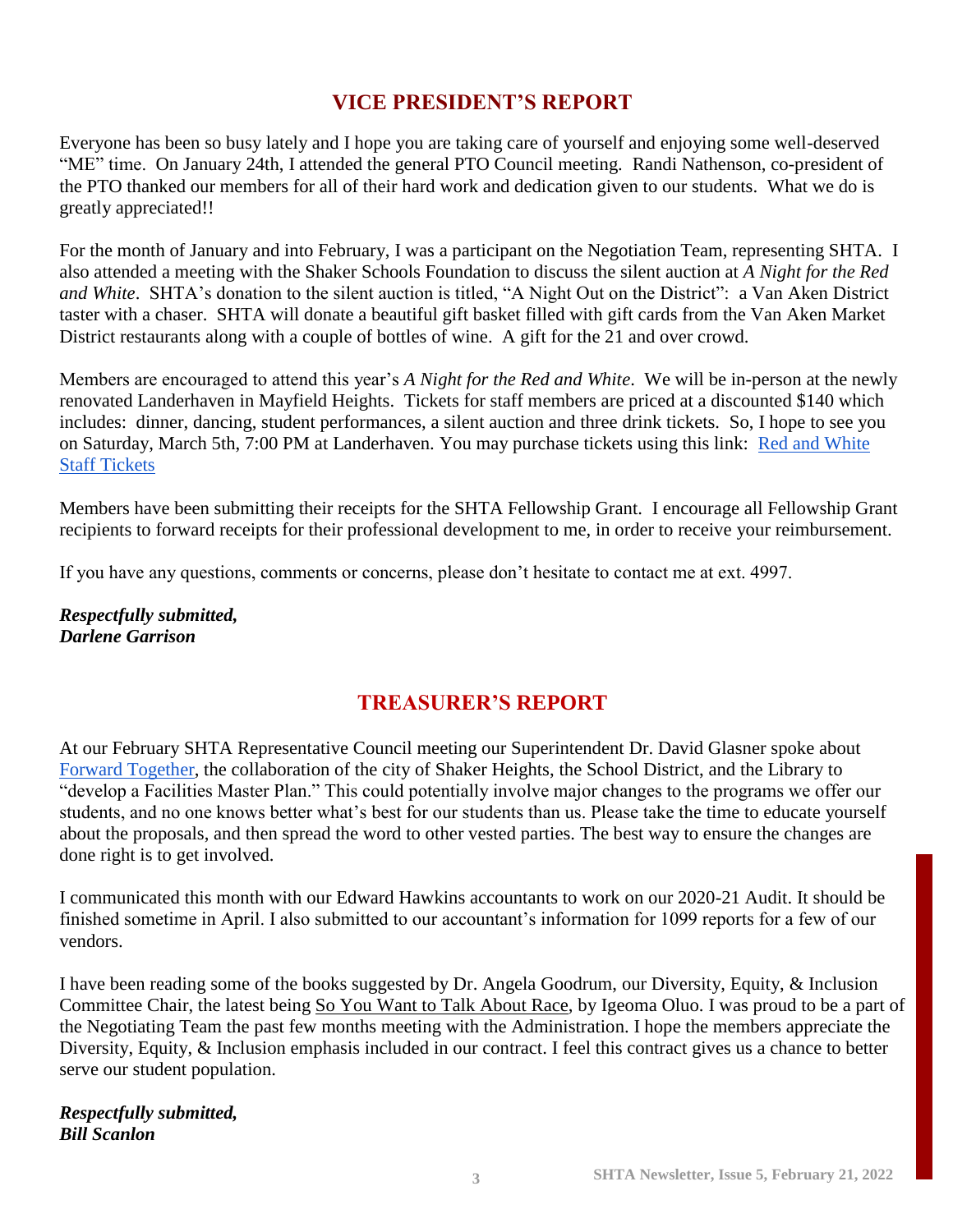# *EXECUTIVE BOARD REPORTS*

# **PROFESSIONAL RIGHTS AND RESPONSIBILITIES REPORT**

It was a pleasure to serve on the collective bargaining team for our association with John Morris, Lisa Hardiman, Darlene Garrison, Bill Scanlon, James Schmidt, David Klapholz, and Bonnie Gordon. It was also a pleasure to work closely with the administrative team as we followed a process known as Interest Based Bargaining (IBB). We agreed on a contract proposal with salary increases, a small increase in the third year for insurance premiums, and a commitment to diversity, equity, and inclusion. We also changed some contract language that allows for sabbaticals after five years and provides more opportunities to observe our colleagues teach. We added a sentence that allows teachers to request "support" for students with challenging behaviors. The sick day transfer program will continue for another contract and we added a pilot building committee program to help improve collaboration around changes to building operations from year to year. I strongly endorse the proposed contract, and encourage all members to vote for it on Tuesday, February 22.

During the past month, I attended an Insurance Committee meeting, assisted members with questions about FMLA, communicated with SHTA President Dr. John Morris about safety at the Middle School, and met with Middle School Principal Michelle Hughes and Middle School building representatives Jackie Abrams, Matt Klodor, and Erika Pfieffer about how to improve school climate. I also attended collective bargaining sessions and an Executive Board meeting. Middle School members asked me questions about the new evaluation system, which I discussed with the Executive Board and Evaluation Committee members Lena Paskewitz and Andrew Glasier. We agreed that we should allow for some flexibility as we all work through a new system this year. Finally, I met with Middle School Principal Michelle Hughes after a fight led to a Middle school employee being injured. I look forward to more collaborative work in the future with both the Middle School administrative leadership team and the Middle School SHTA building representatives and faculty to improve the school climate and ensure a safe and secure learning environment for all students.

#### *Respectfully submitted, Mike Sears, chairperson*

# **EVALUATION COMMITTEE**

Hello Everyone! I continue to work with Human Resources Director Barb Maceyak to co-facilitate the Evaluation Committee and support members with evaluation concerns. The transition to the Ohio Teacher Evaluation System 2.0 (OTES 2.0) and use of the Ohio Evaluation System (OES) will continue through this year and next as we improve our use of the OES platform and increase our focus on assessment and High Quality Student Data (HQSD) as part of the evaluation process. The Evaluation Committee will be working with Mindy Geschke of the Educational Service Center of Northeast Ohio on March 15 to learn about HQSD requirements and implementation. Please reach out to any committee member if you have specific suggestions or concerns regarding HQSD implementation.

I encourage you to access the highlighted link for evaluators and teachers on navigating the OES. Peer Evaluators should view the Principal Role video, in addition to the Teacher Role video. The videos are easy to scroll through for access to specific information, and they are fairly concise. If you still have questions about navigating OES after viewing the videos, please do not hesitate to reach out to any member of the Evaluation Committee for assistance. [OTES 2.0 Resources](https://docs.google.com/presentation/d/1ImaSSHvfdLwOFLSazlR9qKckTUw2CvPT2Udyc1W_rrQ/edit?usp=sharing)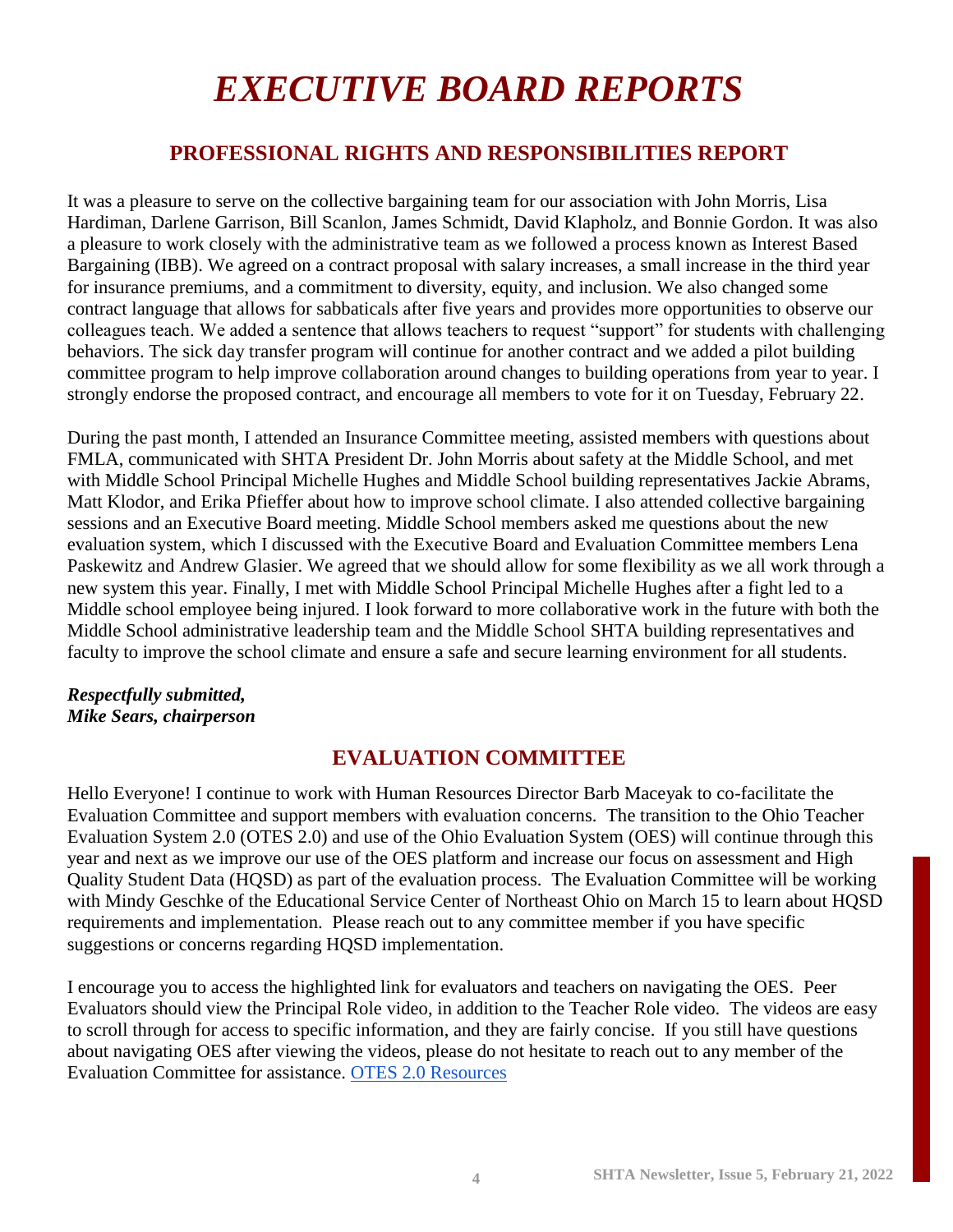Below are the elements of Formal and Informal Evaluations and associated dates for your convenience. Please note - in the past, we have split Informal Evaluations into two 15-minute walkthroughs. OTES 2.0 calls for one 30-minute observation at any time during the year. Formal evaluations should include one holistic observation and one focused observation, in addition to at least two conferences and two walkthroughs. The following slide deck also provides a reminder of details of OTES 2.0. **[EVALUATION POWERPOINT](https://docs.google.com/presentation/u/0/d/1wPm_xsDTMM6KvPoBJNRmiu57GkP1AyTQl51-iMB971Q/edit)**

Thank you to everyone for doing your best to carry on with the requirements of evaluation under the circumstances we have been facing. I am thankful to my peer evaluation partner for supporting me over the last three years. Despite the challenges of a pandemic, we have continued to grow and improve our craft collaboratively to best support our students. I know we are not an exception.

# *Respectful Submitted,*

*Lena Paskewitz, Evaluation Chair*

#### **OTES 2.0 MIDYEAR REMINDERS FULL EVALUATION CYCLE REQUIRED COMPONENTS**

#### By Skitch Hann Call the Control of the Control of California and the emotion of support

**By January 15 First Formal Observation (If you have yet to have your first observation, please work with your evaluator to schedule it as soon as you can!)**

#### **By May 10 Second Formative Complete LESS FREQUENT EVALUATION CYCLE (AKA Informal Evaluation)**

# **REQUIRED COMPONENTS**

- **Professional Growth Plan** (PGP)
- One **observation of 30 minutes**
- One **conference** with discussion of progress on the Professional Growth Plan
- [Final Holistic Rating](http://education.ohio.gov/getattachment/Topics/Teaching/Educator-Evaluation-System/Ohio-s-Teacher-Evaluation-System/OTES-2-0/Final-Holistic-Rating-Carry-Forward.pdf.aspx?lang=en-US) Carried Forward (Accomplished or Skilled)

# **TIMELINES for OFF-CYCLE EVALUATIONS**

#### **Between Nov. 1 and May 1 Formal Observation and Conference By May 10 Final Summative Completed and Pinned**

# **SPECIAL EDUCATION COMMITTEE**

This past month I attended and participated in the Black Teacher Taskforce general body meeting. I attended the SHTA Executive Board meeting. I participated in SHHS Building Equity Team Meeting. I collaboratively solved various concerns with the Director of Exceptional Children Elizabeth Kimmel in the 5th of our monthly meetings. I worked with SHTA President Dr. John Morris over Exceptional Children concerns. I provided support to various SHTA members concerning issues including but not limited to job placement, personnel issues and work options. I participated and supported a member in a Fact-Finding meeting with and Director of Exceptional Children Elizabeth Kimmel and Director of School Leadership Dr. Erin Herbruck. I participated in the high school and middle school Exceptional Children Department meetings. I have communicated with Shaker Heights Exceptional Children Department Chairs over a variety of concerns in the district. I continue to work collaboratively with administrators, assistant principals and Exceptional Children Supervisor(s) K-6 Erin Dzolic and 7-12 Supervisor Jennifer Currie on various issues to improve the functionality and support to the student and educators in Exceptional Children Department in our district.

#### *Respectfully submitted, Anastacio Tito Vazquez, Jr. M.Ed. Chairperson*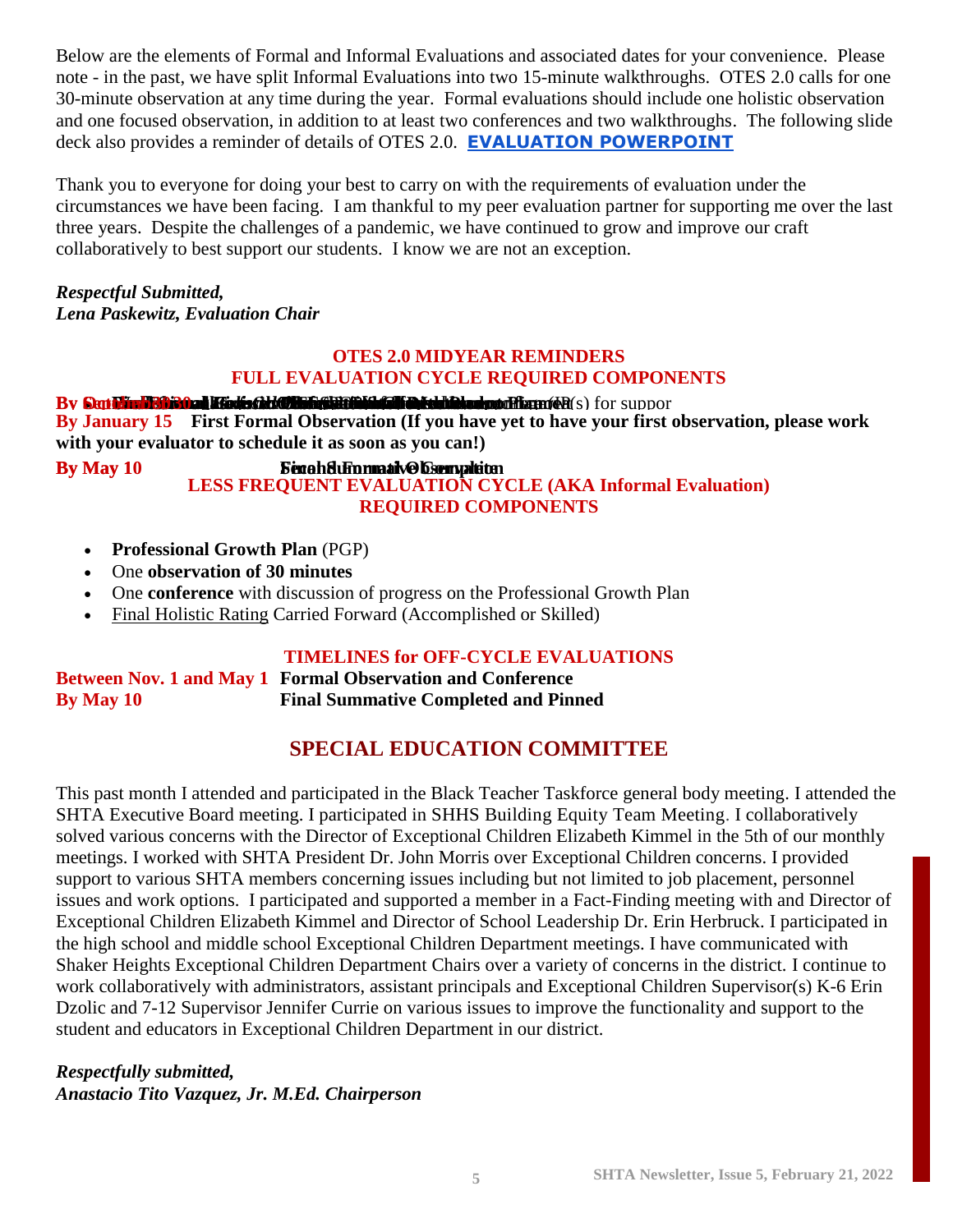# **PAST PRESIDENT'S REPORT**

Congratulations to the SHTA Negotiating Team for the Tentative Agreement that was reached with the Administration and Board of Education. Hopefully as you read this, the Agreement has been ratified by the membership. A three-year contract provides stability and continuity. This Agreement focuses not just on financial growth for members but also issues related to professionalism and it demonstrates the importance of having clearly articulated terms and conditions of employment. It is an example of the importance of a union!

I attended the January meeting of the Finance and Audit Committee and will attend the February meeting. I also attended the February meeting of the Board of Education and the Special Meeting on February 15. The February 15 meeting was a collaborative meeting with the Shaker Heights City Council and the Shaker Heights Library Board. The topic was the Forward Together initiative. If you have any opportunity to participate in this initiative, please provide the schools, city, and library with your input. Right now, the engagement has been quite modest. Considerably more input is needed for this to become a viable vision for the future in Shaker Heights.

I assisted with the editing of the SHTA newsletter.

As I have said before, I do appreciate the opportunity to serve the members of the Shaker Heights Teachers' Association. Thank you, Dr. John Morris, for allowing me to continue to serve the members of the SHTA.

#### *Respectfully submitted, Becky Thomas, chairperson*

# **SOCIAL COMMITTEE**

Please mark your calendars for our annual District Recognition Reception on Wednesday, May 25, 2022. This event will be held at 3:45 p.m. in the High School Upper Cafeteria. We are excited to celebrate our colleagues' accomplishments and years of services to our district and retirements! We are planning to livestream the event for those who wish to view this event from home.

#### *Respectfully submitted, Selena Boyer, Chairperson*

# **POLICY COMMITTEE**

In light of the newly negotiated contract that our association will be voting on in the upcoming week, our focus this month will be on BY-LAW V - STANDING COMMITTEES, I. Salary-Tenure Committee:

*2. SHTA Negotiating Team a. Composition The Chair of the Salary-Tenure Committee shall assume the duties and responsibilities of chief negotiator during all SHTA negotiations with the school board. The chief negotiator will be responsible for the appointment of at least two additional members of the SHTA Negotiating Team. If the chief negotiator is from the secondary level, then one of the two additional members must be from the elementary level. If more than two additional members are appointed, then every effort should be made to include a representative sampling from the various buildings in the school system. In no case may the total membership of the SHTA Negotiating Team exceed the limitations found in the Agreement.*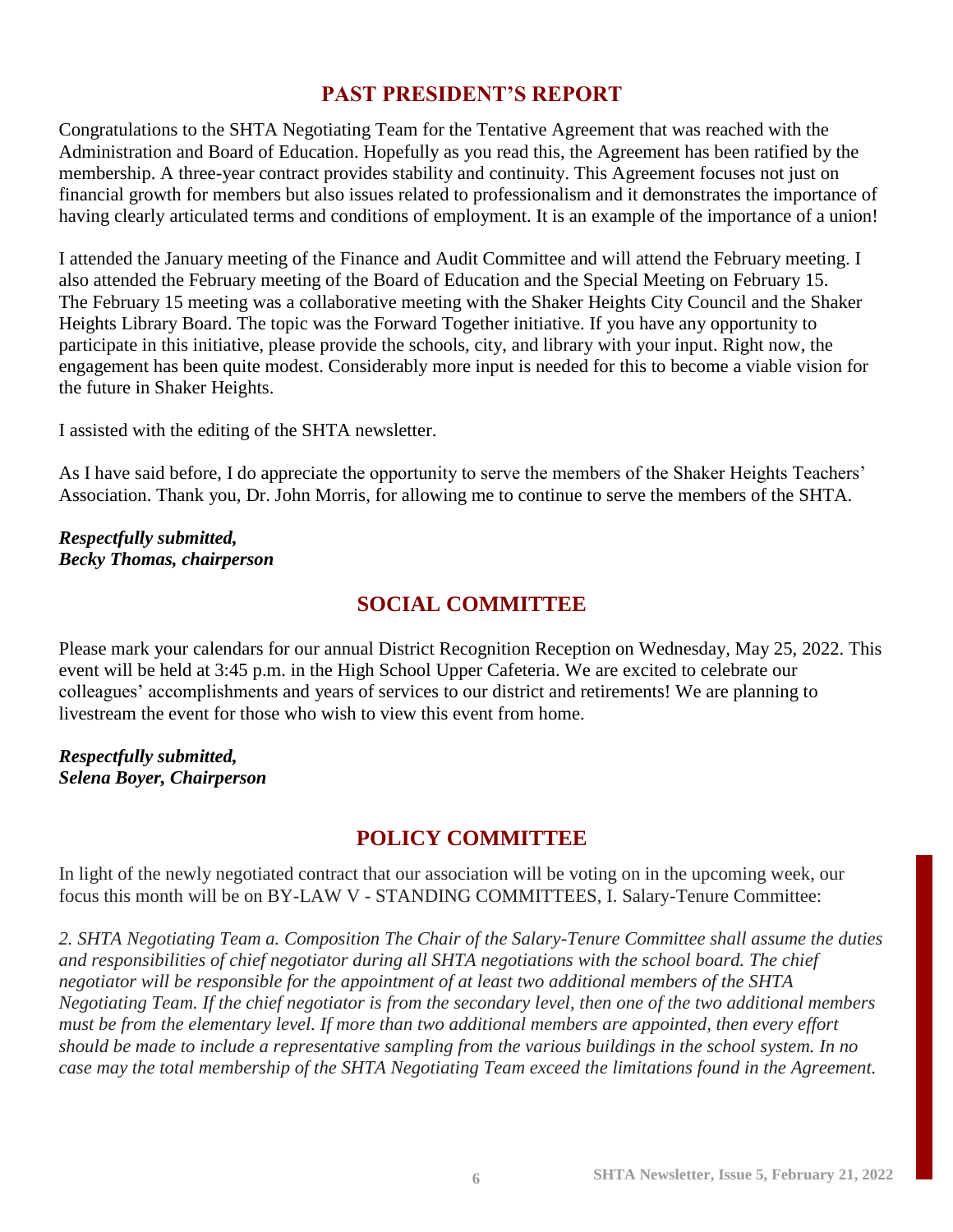We should recognize the time and effort of our Association's negotiating team, whom without their efforts, we would not enjoy and maintain the benefits we have and often take for granted. If you see one of our negotiating team members, give he or she a pat on the back!

*Respectfully submitted, Tim Kalan, Chairperson*

# **MEMBERSHIP/ELECTIONS COMMITTEE**.

Hello Everyone,

Payroll deduction for SHTA dues began with the October 1st paycheck - \$33 per pay for 10 pays. Most of our members' payment for dues will be complete after the February 16th paycheck deduction. At this time, we have 454 members of SHTA/SHTA ST. Thank you for continuing to notify me with changes in roster or membership. If I can be of assistance, do not hesitate to contact me at thomas  $c@shaker.org$ .

# **The 2021-2022 Elected Representative Council Members are:**

**Boulevard- Cathy Grieshop, Angela Anderson, alternate Onaway- Paula Klausner Fernway- Victoria Goldfarb Lomond- Jill DiPiero, Steve Smith, Veronica Malone Mercer- Nicole Cicconetti Woodbury-Stacey DeYoung, Aquita Shepherd, Lee Appel Middle School- Jackie Abrams, Erika Pfeiffer, Matt Klodor, High School – James Schmidt, Brian Berger, Jessica O'Brien, Tod Torrence, Aimee Grey, Enid Vazquez, Kim Roberts, Joel Rathbone IC- Linda Roth SHTA ST – Margaret Rimedio**

*Respectfully submitted, Chante Thomas, chairperson*

# **DIVERSITY, EQUITY & INCLUSION COMMITTEE**

As we continue our journey through African American History Month, I am reminded of how far we have to go on this road to equality. I continue to read and review books that give insight to addressing systemic racism that is our plaquing our communities and nation. I become more aware of the implicit bias that people of color have to endure each day in the workplace and community. It is my hope that the books I share will give one tools to be vigilant in the battle to combat racism.

This week I am sharing *PUSHOUT: The Criminalization of Black Girls in Schools* by Monique W. Morris. This book is gripping and heart wrenching, it opens up dialogue with black girls who are categorized and eventually pushed out, suspended and expelled out of education. The story behind each young black girl gives a clearer understanding of what happens once they are no longer in school. It is a tragic loss to society. The one major takeaway is the need to start programs as early as kindergarten before they become violent, abusive, noncompliant and pushed out. I would like to see a scholar's program in our district for young girls as early as five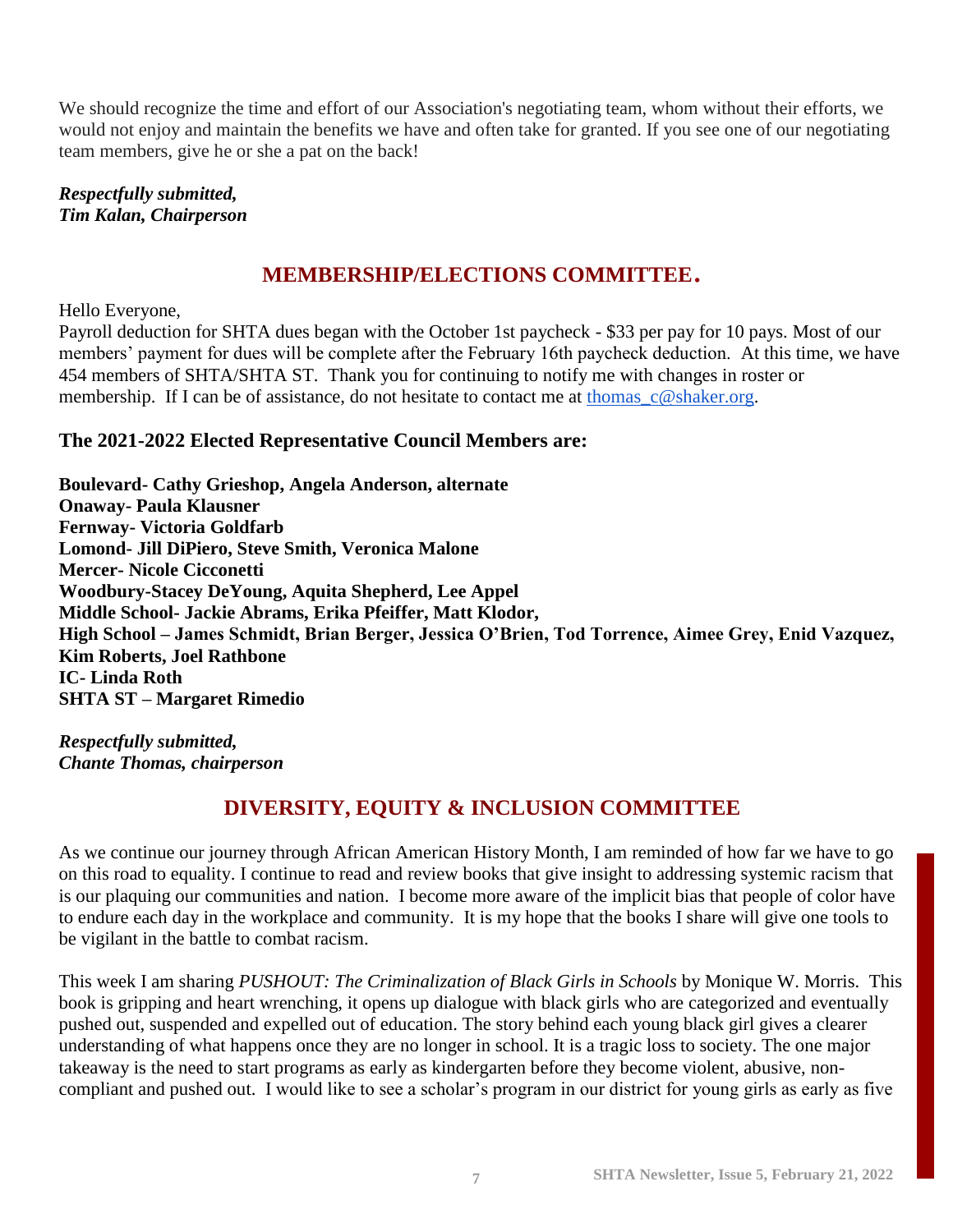years old. Many programs are interventions and not proactive. Give these young girls a light that will shine and will not be extinguished by society's ills.

*Respectfully submitted, Angela Goodrum*

# **SHTA ST COMMITTE**

The Support Teachers are incredibly grateful to the negotiating team and everyone involved in reaching the tentative contract agreement. We would like to especially thank SHTA President Dr. John Morris and former ST head negotiators Monica Triozzi and Bonnie Gorden who started the process and kept it going. It is a great relief to know that we no longer need to fight to be recognized as teachers. Thanks to all who helped to make this happen.

#### *Respectfully submitted, Margaret "Peg" Rimedio, Chairperson*

# **SHTA PAC COMMITTEE**

There are plenty of fights to fight right now in education. Ohio House Bill 322 and House Bill 327 are two bills of major concern for education by censoring and restricting how teachers can discuss divisive issues in K-12 classrooms. Please take a few moments to let your representative know these bills are not acceptable by filling out [this form.](https://secure.ngpvan.com/wmYUDBMGnEipoIzWgDwHOg2)

Wednesday, February 23 @ 7 pm The Heights Coalition for Public Schools is sponsoring the virtual Vouchers [Hurt Ohio Forum.](https://docs.google.com/document/u/0/d/12MRi2MDcsi5rEe1R4VUDnM7LD9LwMfFCJ2dZvV0RFEI/edit) You need to sign-up to get the zoom link. We will send out a flier about this event with the registration link.

We continue to update the PAC FB page. Please encourage others to join the page and check out all of the great articles.

# *Respectfully Submitted, Cathy Grieshop and Jessica O'Brien, Political Action Committee Co-chairs*

# **NEW TEACHER COMMITTEE**

Greetings colleagues. I hope you are doing well and that things are going smoothly in your classrooms and buildings. For those of you that submitted documentation in the fall, salary reclassification was recognized in your November 16th check and tuition reimbursement was issued Jan 31, 2022. Should you have any questions regarding observations, evaluations or any other issues or concerns, please do not hesitate to reach out to me.

I hope you enjoyed the days off for the long President's Day weekend and did something to recharge yourselves. "*The function of education is to teach one to think intensively and to think critically. Intelligence plus character- that is the goal of true education."* Dr. Martin Luther King, Jr. You do this every day, so keep doing what you do! You are appreciated!

*Respectfully Submitted, Wendy Lewis*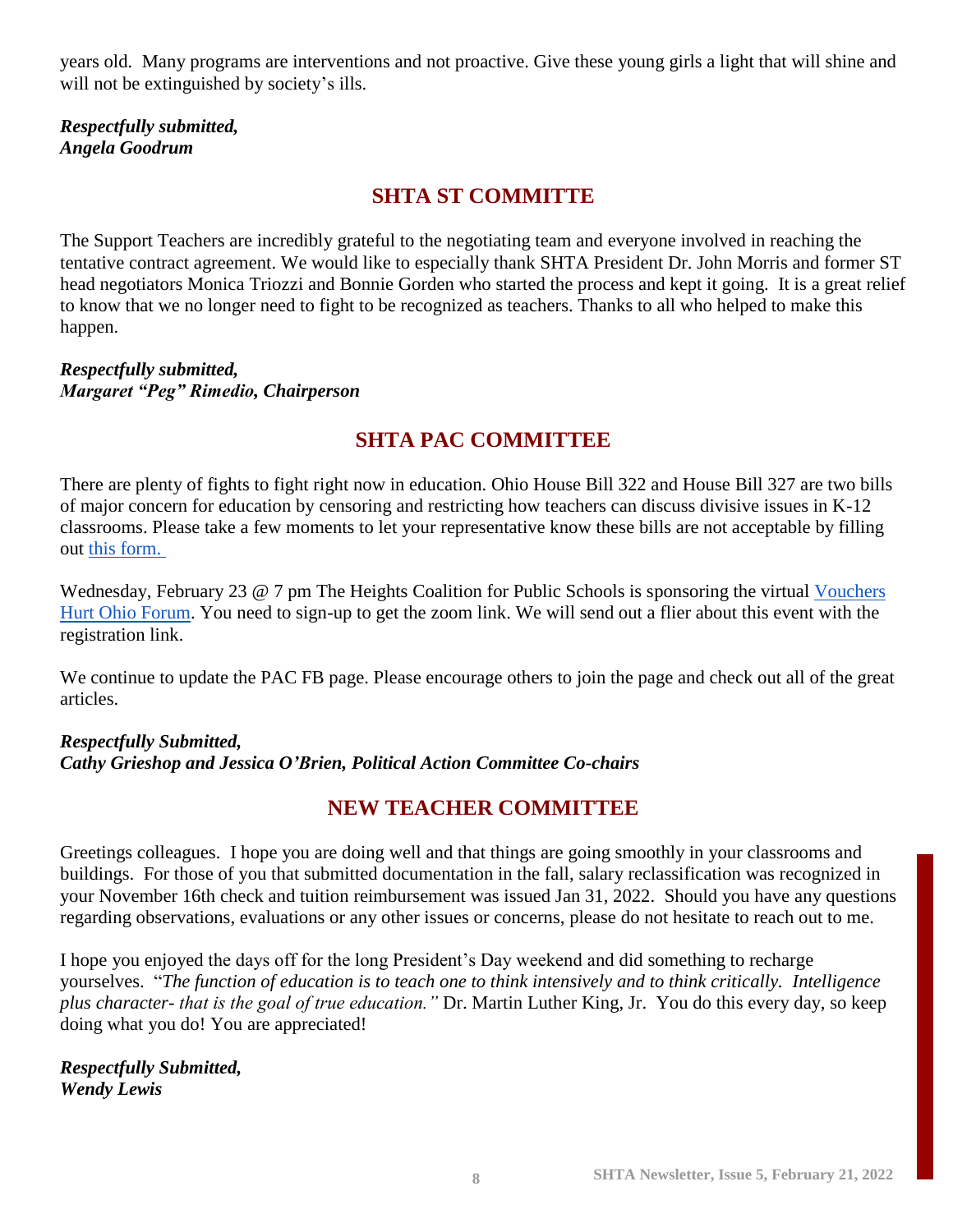# **PUBLIC RELATIONS COMMITTEE**

Greetings SHTA members. Thank you for your generous support and commitment to showing your solidarity. Members purchased 114 shirts and raised \$342.00 for the PAC of the SHTA. SHTA shirt sales have come to an end. Orders will be processed and printed over the next three weeks. Once printing is complete, I will send labeled packages to head representatives at each building. Please distribute shirts to members. Thank you for your assistance.

# *Respectfully Submitted, Bob Bognar*

# **OCCUPATIONAL HEALTH & SAFETY COMMITTEE**

There have been two changes to the district's COVID Contact Tracing Policy and Protocols.

#### **From the District:**

# **COVID-19 Contact Tracing Update**

As of 1/26/22, per an order from the Ohio Department of Health, the District is no longer required to conduct contact tracing when notified of a positive student or staff COVID-19 case. Under the new guidelines, local boards of health may request assistance with contact tracing when an outbreak or cluster of cases is identified.

The requirement for school districts to report cases to the board of health within 24 hours has also been replaced with a requirement to report all cases for the week by the close of business each Friday. More information will follow regarding notification requirements to families and staff for a positive case.

#### **Update to COVID-19 Protocols**

Over the past several weeks, Shaker Heights and Cuyahoga County have seen a dramatic drop in the COVID-19 case rate. So far this week (Week of 2/14/22), the District has received notification of only one case.

While our protocols have been necessary during times of increased COVID-19 spread, it is also important to ease these during low transmission periods within our community. Many other area schools and school districts are adjusting their protocols accordingly. Additionally, the CDC has indicated it may loosen its mask guidance in the coming days.

Therefore, due to the significant decrease in cases, the District plans to adjust the following guidelines beginning **Tuesday, March 1:**

**PreK-12:** Masks will be optional for students, staff, visitors and volunteers while indoors.

**Bus Riders & Transportation Staff:** Per federal public transportation guidelines, masks will continue to be mandatory on all school buses, including for field trips and extracurricular activities.

**Please note, per current CDC and ODH guidance, any student or staff member who returns to school following a COVID-19 diagnosis and five-day isolation period is required to wear a mask for five days in lieu of a 10-day quarantine. Students who have been exposed as a close contact of an individual with COVID-19 are also required to wear a mask for 10 days under the State of Ohio's Mask-to-Stay policy to be eligible to continue to attend school.**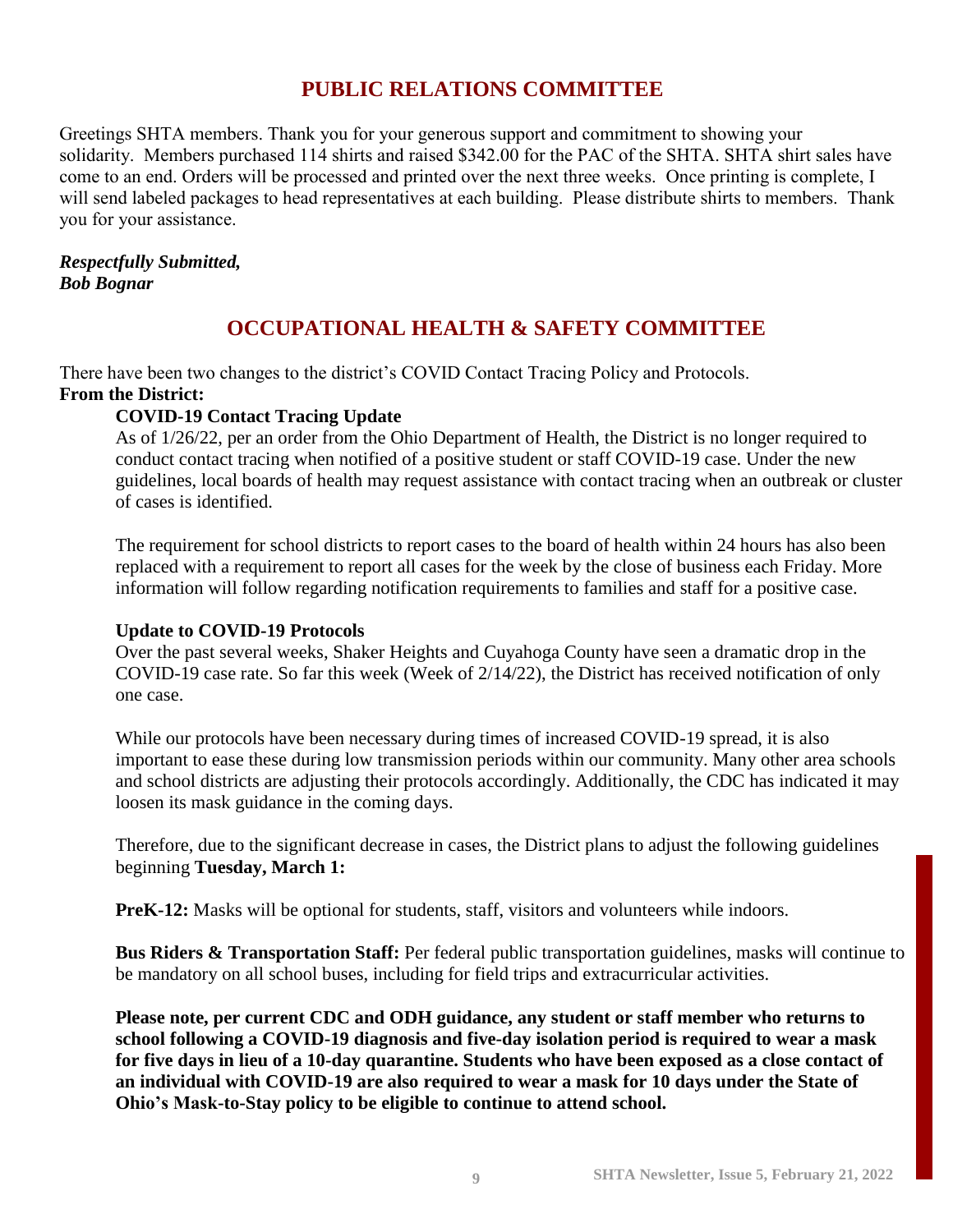This change in guidance is dependent on continued low COVID-19 case rates within our schools and our community. Accordingly, families and staff should continue to report any COVID-19 cases through the District's COVID-19 Case Reporting Google Form.

As the number of cases continues to decline, we are hopeful that a return to normalcy is on the horizon. If the number of cases were to suddenly increase, we would expect the district to react appropriately in the face of such news.

#### *Respectfully Submitted, James Schmidt, Chairperson*

# **SICK DAY TRANSFER COMMITTEE**

There are four members currently enrolled and benefitting from the Sick Day Transfer Program. These members have expressed their sincere gratitude to everyone who has donated sick days to keep them from having to go to unpaid status. We are hopeful that by the time this goes to "print," the contract has been ratified and we are able to extend this benefit to our members for several more years to come.

#### *Respectfully Submitted, James Schmidt, Chairperson*

# **LEGAL AID COMMITTEE**

I collaborated with SHTA President Dr. John Morris, SHTA Shaker Middle School Head Representative Jacklyn Abrams, SHTA Chairperson for Exceptional Children Education Tito Vasquez and the Shaker Middle School Administration.

# *Respectfully submitted, Jeremy Bishko*

# **LEGISLATIVE COMMITTEE**

*EdWeek* has an [article](https://www.edweek.org/policy-politics/heres-the-long-list-of-topics-republicans-want-banned-from-the-classroom/2022/02) describing the current state of legislation that directly impacts what teachers can teach. Republicans in many states are continuing to intensify limits on how race and gender are treated in the classroom. These restrictions on curriculum include discussion topics, phrases, books, and activities. In some cases, the legislation is being called "parents' rights", and in many cases teachers can be sued for crossing the line. Also *Chalkbeat* has a [report](https://www.chalkbeat.org/22525983/map-critical-race-theory-legislation-teaching-racism) on the increase in US laws that restrict the teaching of history and race.

In the Ohio House Committee of Primary and Secondary Education is [HB 529.](https://ohiohouse.gov/legislation/134/hb529) If passed, this would require online posting of your syllabus.

Also, in committee Ohio [House Bill 290,](https://ohiohouse.gov/legislation/134/hb290) "The Backpack Bill" (it's not as friendly as it sounds). This bill would take dollars, from local taxes, and send them to whatever private school a student chooses. It would create a huge financial problem for Ohio public schools.

*Policy Matters Ohio* is **reporting** on the teacher shortage due to COVID. Ohio Senate Bill 1 was signed by Governor Mike DeWine; it will let districts hire substitute teachers who do not have a college degree. The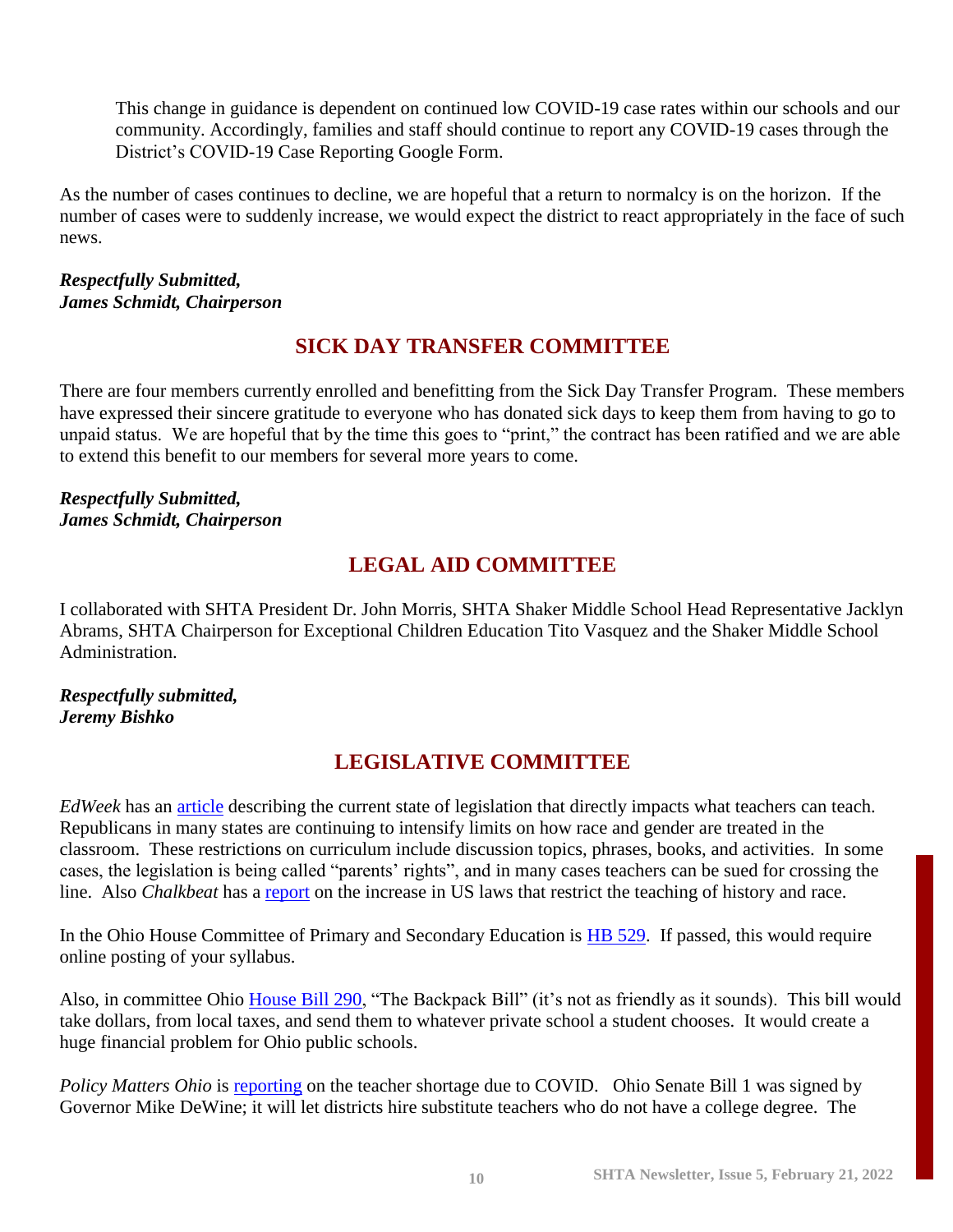federal government is allocating 9 billion dollars for teachers, substitutes and busses through the American Rescue Plan (ARP).

*The Ohio Capitol Journal* has an [article](https://ohiocapitaljournal.com/2022/01/31/art-helped-ohioans-endure-the-pandemic-advocates-say-support-shouldnt-change-afterward/) about funding the arts education in a time of COVID.

*The Plain Dealer* is [reporting](https://www.cleveland.com/news/2022/01/ohio-redistricting-commissions-republicans-ask-supreme-court-to-punt-decisions-on-gerrymandered-maps-past-2022-elections.html) on the redistricting in Ohio. The Ohio Supreme Court has already ruled that an early draft did not meet the legal standards, so the Ohio Redistricting Commission is tasked with trying again.

Important state elections that will happen this year include: the race for Governor of Ohio (incumbent Republican Mike DeWine is running) and the race for the US Senate seat from Ohio (Rob Portman, the Republican incumbent, has announced that he is not running).

If you know of an education issue that is in transition in the legislative world, please let the me know about it.

# *Respectfully Submitted, David Klapholz*

# **SALARY TENURE COMMITTEE**

I am pleased to announce we have a tentative three-year contract.

Here are some highlights from the tentative agreement:

There will be a 3% increase to the base salary in 2022 (retroactive to January 1). There will be a 2.25% increase to the base salary in 2023. There will be a 2.5% increase to the base salary in 2024. Included with these increases is language that recognizes specific performance expectations. You will receive steps for education and/or experience if you are eligible. The index for the salary schedule will remain unchanged.

Three total additional days will be added to the contract years, two (2) days for 2023-2024 and one (1) day 2024- 2025, for Diversity, Equity, and Inclusion training and programming. These days will be paid to each member at an additional per diem. The additional days cease (or sunset) at the end of this contract.

The employee percentage of the health care premiums will remain at 13% for 2022, and 2023. There will be a 1% increase to 14% in 2024. Otherwise, all benefits stay the same.

The Support Teacher bargaining unit has been folded into SHTA. All certified teachers who have been hired by the district as Support Teachers are now Teachers and under the SHTA contract.

Initial sabbatical eligibility has been reduced from seven (7) years of service to five (5) years of service to allow our new teachers an earlier opportunity to take advantage of this benefit.

A Building Committee structure will be piloted across the district to allow members more collaboration opportunities with administrators.

A classification will be added for Professional Development Leave where teachers can observe their peers' classes.

The Sick Day Transfer Program will continue as a pilot for the duration of this contract.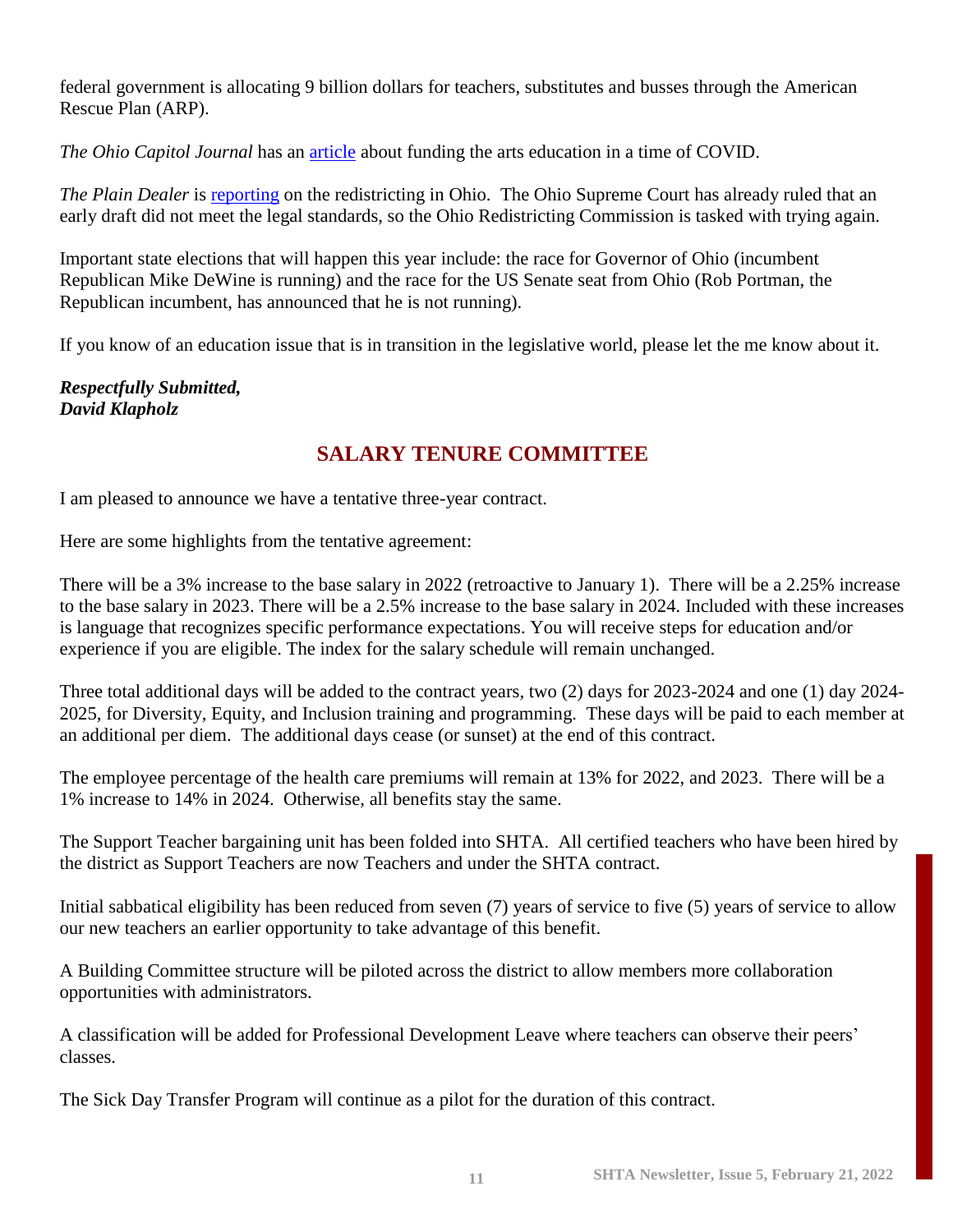I am very grateful to the hard work and dedication of the negotiating team: Darlene Garrison (Woodbury – Vice President), Lisa Hardiman (Mercer - Secretary), Bill Scanlon (High School - Treasurer), Mike Sears (Middle School - Personal Rights and Responsibilities), Dave Klapholz (High School - Legislative Chair), Bonnie Gordon (High School/Woodbury - Support Teacher), James Schmidt (High School - Sick Day Transfer Chair) and our Association attorney, Susannah Muskovitz. The Interest Based Bargaining process was cooperative; however, it was still very intense. I am grateful for a district negotiations team that was as committed to a strong agreement as we are. Each member of the team helped make this agreement possible. Thank you for your support.

#### *Respectfully Submitted,*

*John L. Morris Salary Tenure Chair, Chief Negotiator and SHTA President*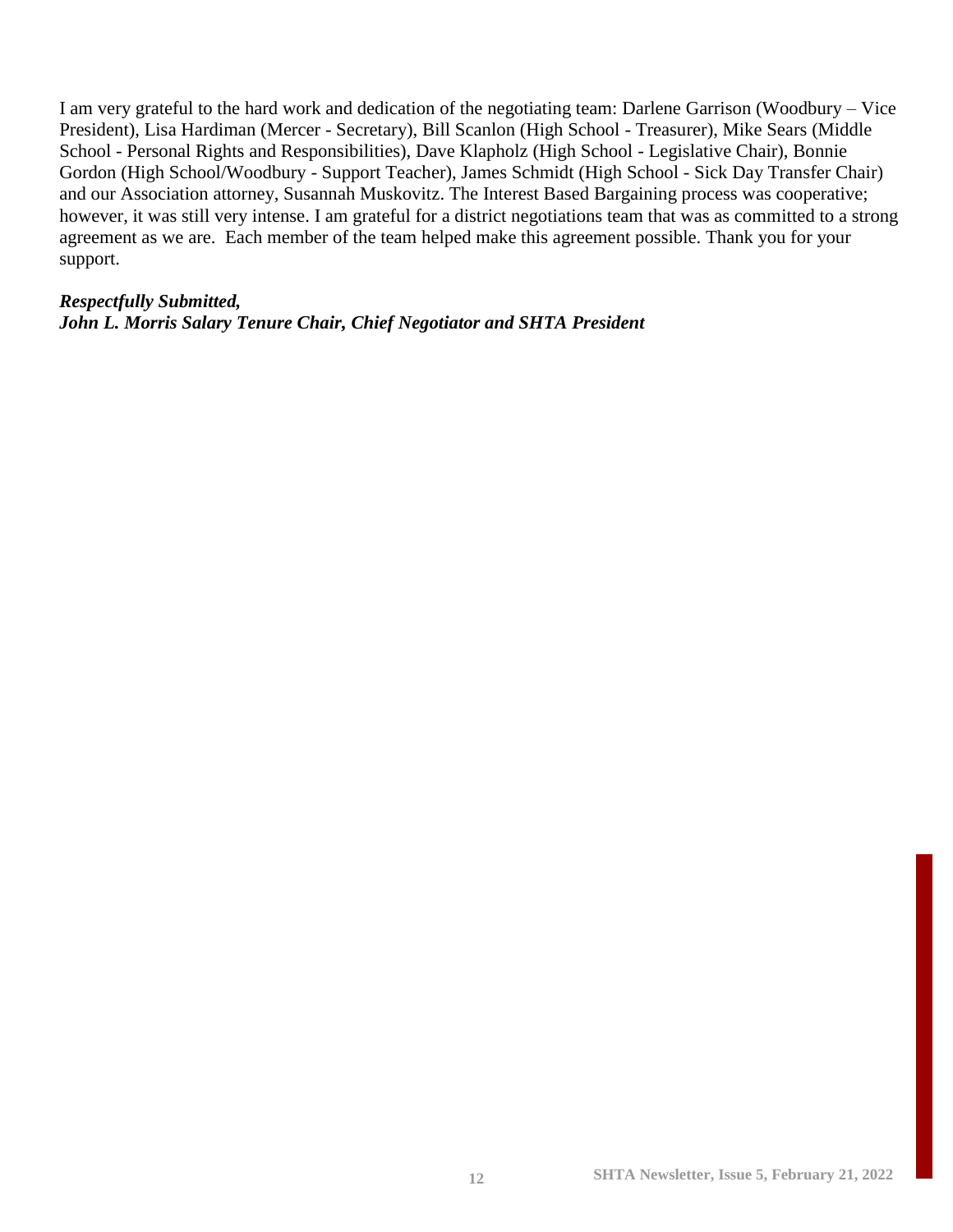# **MINUTES FOR THE REPRESENTATIVE COUNCIL MEETING**

*SHTA President, Dr. John Morris* started the February 14, 2022 Rep. Council Meeting at 4:30PM. The meeting took place via Google Meet.

*Mr. Eric Juli, Principal at Shaker Heights High School* welcomed SHTA membership. He referenced a math article that noted that we are in the 100th week of teaching and learning in this pandemic. He said we are all faced with an impossible situation but we are figuring out how to do it. What we're doing is nothing short of heroic. He thanked everyone for all the hard work.

**MINUTES** from the January 10, 2022 Representative Council meeting were approved by the majority of attendees.

# **Administration Report**

**Dr. David Glasner, Superintendent** was present for the Representative Council Meeting. He echoed what Mr. Juli said. Dr. Glasner presented information on the Forward Together facilities planning process. As of now, there are two concepts: Concept A has a centralized K-5 school on the middle school site; a 6-8 building on the Onaway/Woodbury site; and a new high school on the same site where it is presently located. Concept B rebuilds the elementary schools (Mercer, Lomond, and Boulevard) and they remain in their neighborhoods; a middle--years (5-8) school would be built on the Onaway/Woodbury site, and a new high school. There will be numerous opportunities to hear more about these concepts and to give input. Dr. Glasner then answered questions.

**Barbara Maceyak, Director of Human Resources** was present for the Representative Council Meeting.

- Taking steps to address the substitute shortage including:
	- o Using Morning Deploy--piloting eight of them
		- Will combat late call-offs
		- Will help fill numbers of substitutes needed
		- Will pay more -- Since they are willing to go wherever they're needed they get paid \$160 per day which is \$20 more than other substitutes
- March 1<sup>st</sup> deadline for teachers applying for job sharing and reduced time
- Interviewing for an assistant for Diversity, Equity, and Inclusion Director.
- Will see postings for teaching positions of retiring teachers
- Jumpstart will be advertising for summer positions.

# **P.T.O. Report**

**Michelle Jones, P.T.O. Co-President** was present for the Representative Council meeting.

- Promoting *A Night for the Red & White*
- Getting people connected
- Looking to fill positions in schools and on council. Contact them if you know anyone who is interested.

# **Officers' Reports**

# *President, John Morris*

February is also a busy month.

• I spoke with Superintendent Dr. David Glasner weekly.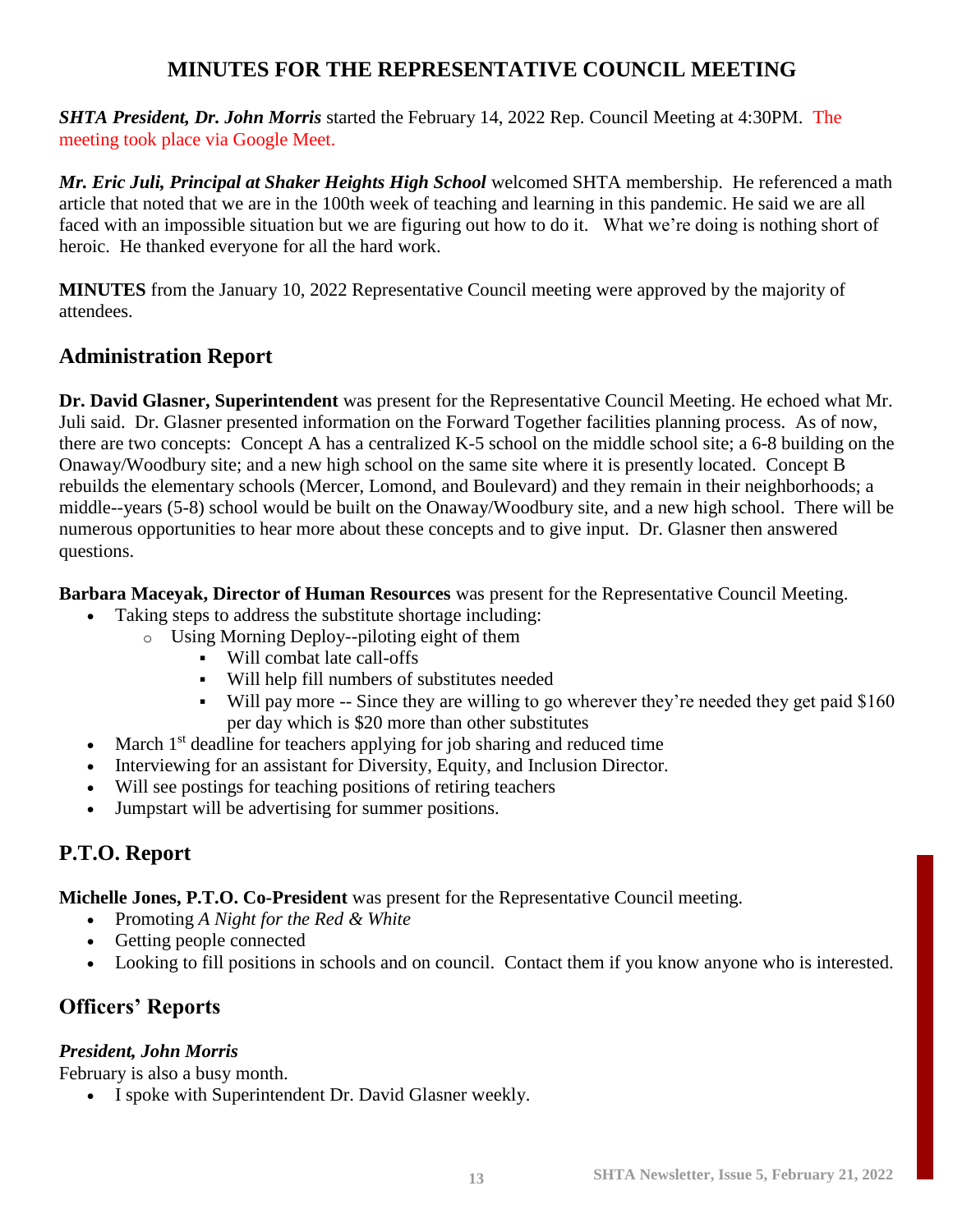- I helped Publication Editor Andrew Glasier update the SHTA Facebook page.
- I also updated the Cuyahoga County Educator Summit Facebook page as well.
- I communicated regularly with HR Director Barb Maceyak about personnel issues.
- I talked with SHTA Lawyer Susannah Muskovitz about member concerns.
- I met with Innovative Center Head Rep Linda Roth and Special Education Chair Tito Vazquez to discuss member issues.
- I conferred with Special Education Chair Tito Vazquez about member concerns.
- I met with Negotiations Team members throughout the month. I communicated with the SHTA Executive Board.
- I conferred with members and Dr Glasner about snow days.
- I attended the Insurance Committee Meeting with PR&R Chair Mike Sears.
- I communicated with members and administrators on Middle School safety concerns.
- I reported building parking blockages due to snow buildup to CFO Jeff Grosse.
- Thanks to Jeff, director of buildings and grounds Dave Boyer, and assistant director of buildings and grounds Sean Brown for addressing the issue and clearing the lots over the weekend.

# *Vice President, Darlene Garrison*

- Attended Executive Board meeting for the month of February.
- I was a participant on the Negotiation Team for SHTA during our January and February meetings.
- On January 24th, I attended the 2nd PTO meeting of the school year. Co-president Randi Nathenson thanked teachers for their dedication and hard work given to our students in Shaker Heights.
- Attended monthly meeting with the Shaker Schools Foundation to discuss the silent auction for A Night for the Red and White.
- Reimbursed SHTA Fellowship recipients when their receipts were submitted.
- On February 11th, I met with Dr. Marla Robinson, Chief Academic Officer along with SHTA members; Lisa Hardiman, Mike Sears, and James Schmidt to discuss West Wind.

# *Secretary, Lisa Hardiman*

THE FOLLOWING SHTA MEMBERS HAVE BEEN CHOSEN FOR THE DRAWING AND WIN THE PRIZE CONSISTING OF TWO TICKETS TO A NIGHT FOR THE RED & WHITE ON SATURDAY, MARCH 5TH AT THE DRIFTWOOD CATERERS AT LANDERHAVEN:

- NICOLE CICCONETTI (MERCER)
- SARAH DAVIS (HIGH SCHOOL)
- YVONNE HORSTMANN (HIGH SCHOOL)
- MARYL HARING (HIGH SCHOOL)

# THANK YOU TO EVERYONE WHO PURCHASED TICKETS AND CONGRATULATIONS TO ALL WINNERS!!

- Along with SHTA's negotiating team and administrators, participated in contract negotiations at the administration building
- Attended Black Teachers' Task Force general body meeting
- Organized SHTA's Drawing for tickets to *A Night for The Red & White*
- Attended Teacher Advisory meeting at administration building
- Reading Diversity, Equity, and Inclusion chair, Angela Goodrum's book recommendation, *So You Want to Talk About Race*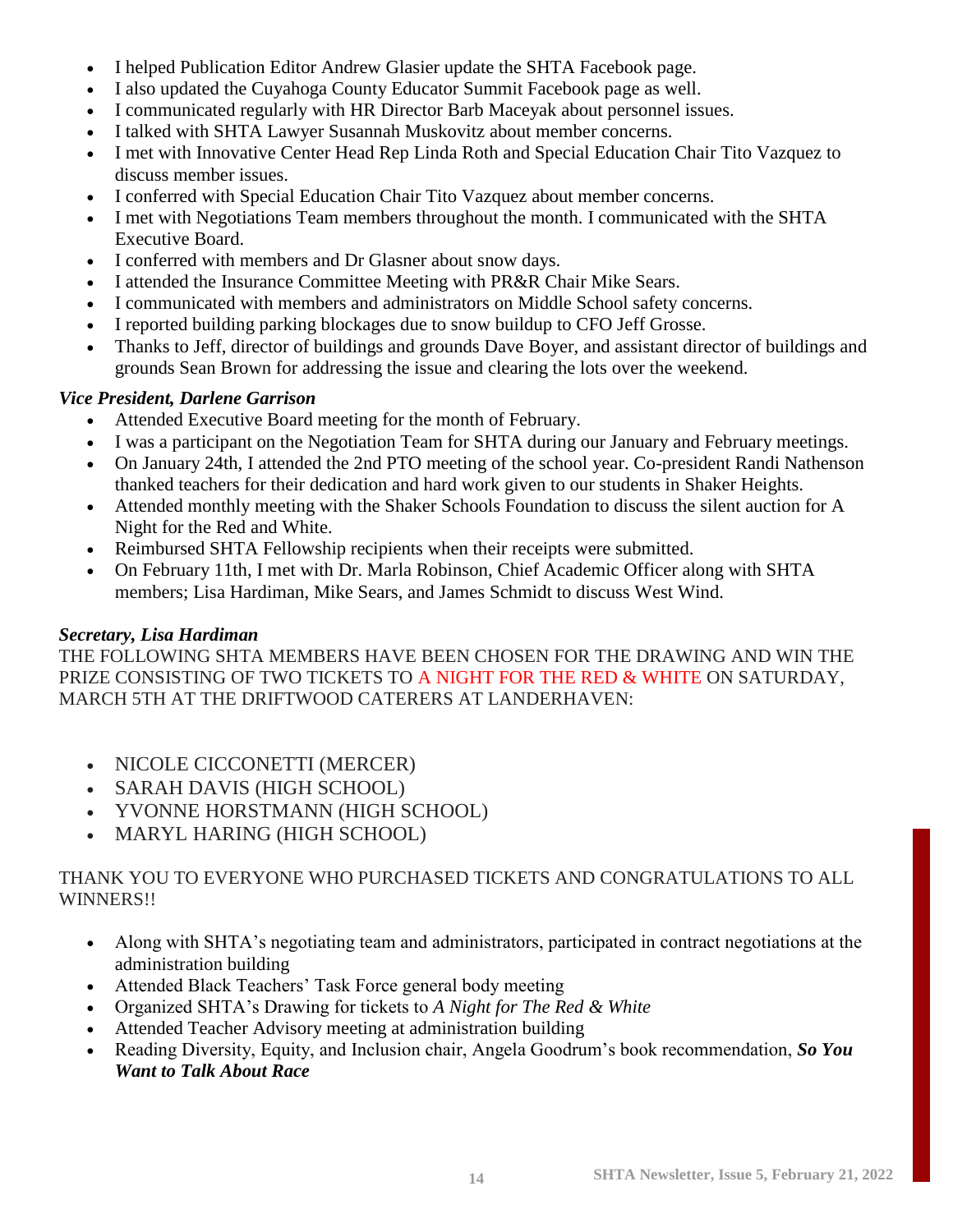• Attended a meeting to discuss West Wind with Chief Academic Officer, Dr. Marla Robinson, Professional Rights and Responsibilities chair, Mike Sears, Treasurer, Bill Scanlon, Vice President, Darlene Garrison and High School Head Rep, James Schmidt.

# *Treasurer, Bill Scanlon*

- Working with accountants
- Paying bills
- Participated in contract negotiations meeting at the administration building
- Reading Dr. Angela Goodrum's book recommendation *So You Want to Talk About Race*.
- Can use Venmo for some SHTA transactions

# **Building Representative Reports**

# *Boulevard— Cathy Grieshop*

- I talked with Principal Neal Robinson about the need for more paraprofessionals in our building to help with extreme behavioral and learning issues. He assured me that this is being addressed.
- Thank you from Boulevard to the Negotiating Team for all of your time and hard work during negotiations.

# *Fernway—Tori Goldfarb*

• No Report

# *Lomond--Jill DiPiero*

• No Report

# *Mercer--Nicole Cicconetti*

- Continued to communicate regularly with members via emails  $\&$  in person
- Continued to communicate regularly with Principal Roneisha Campbell
- Thank you to members who purchased Red & White tickets to support SHTA

# *Onaway—Paula Klausner (Tim Kalin reporting)*

- Spoke with Principal Eric Forman about building issues
- Discussed queries about contractual issues and pupil contact time

# *Woodbury— Stacey DeYoung*

- Speaking with Principal Tiffany Joseph one or more times every week
- There are a lot of issues that need to be addressed

# *Middle School—Erika Pfeiffer*

- Incidents of violent/physical behavior are increasing at SMS. At least four separate occurrences took place last week, one of which resulted in a serious injury to an adult.
- Staff is very concerned about safety and security, and many express strong feelings about being blamed for student behaviors.
- Principal Michelle Hughes held a staff meeting on Friday to provide what information she was able to regarding the major incident and to take some faculty questions.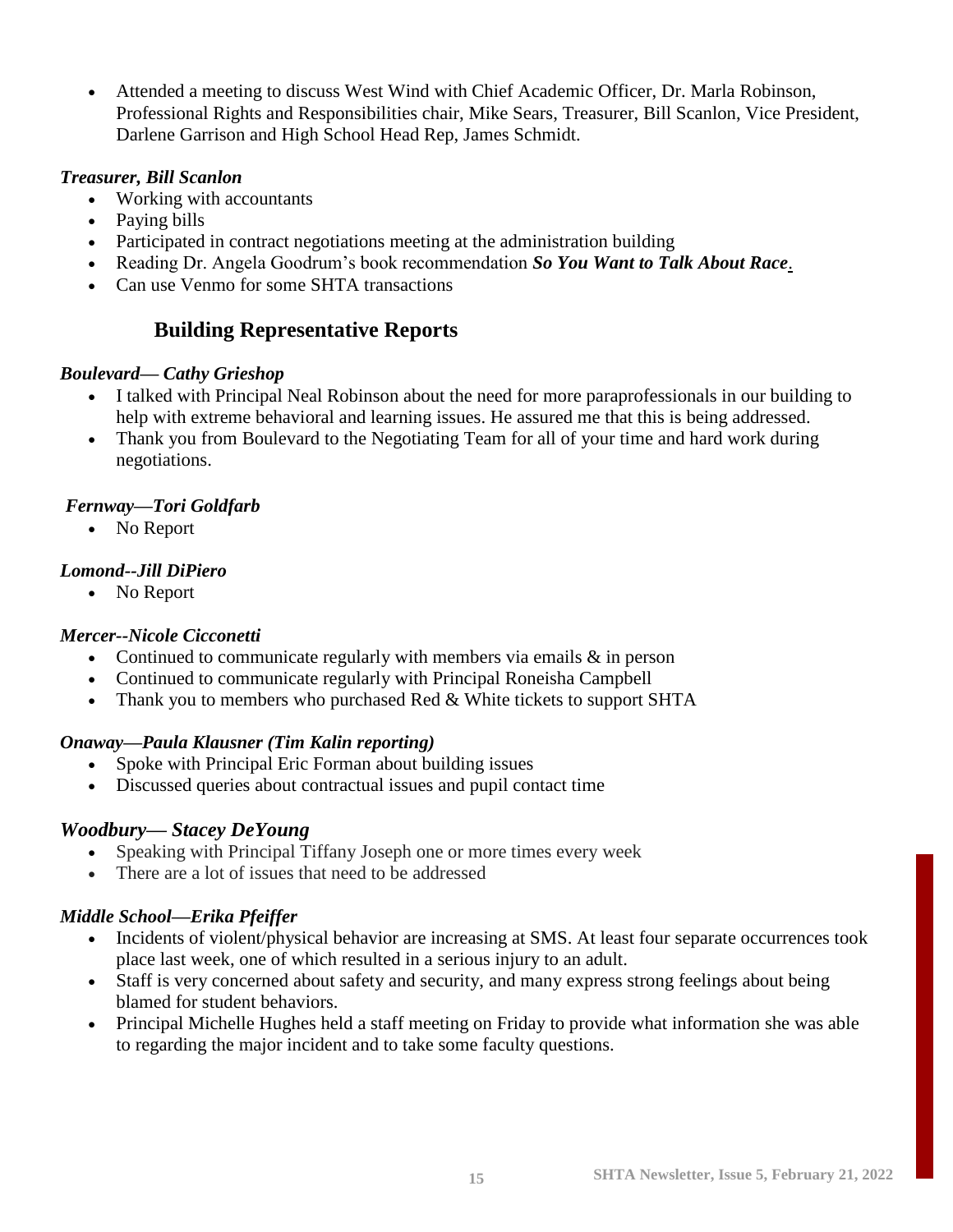# *High School—James Schmidt*

- A member new to our salary schedule said that when Human Resources was trying to determine the correct place on the salary schedule for her, she was told that she would not be placed at "Masters" because, "her degree was not in education." I cannot find that stipulation anywhere in the contract and wondered if anyone here had heard of this happening to anyone else or could provide more information.
- Our recent grievance has been resolved to the satisfaction of our members who signed the grievance. We look forward to the administration continuing to address our concerns and solving building issues that we indicated in the grievance.
- Thanks to high school maintenance personal Kevin Ivey, the High School maintenance staff, assistant director of buildings and grounds Sean Brown, director of buildings and grounds Dave Boyer, and CFO Jeff Grosse for maintaining our parking lots and removing all of the snow that accumulated over the past few weeks.
- We are experiencing an issue with parking because students are parking along the street in the area designated as permit parking only. We have staff who travel between buildings or have a reduced time schedule who face issues when arriving at work later in the day. We look forward to the administration working with the police to address these issues.
- Principal Eric Juli formed a committee of teachers to help determine our schedule for next year. SHTA is well represented on this committee and we look forward to a schedule that is beneficial for students, supported by teachers, and within the bounds of our contract.

# *Innovative Center--Linda Roth*

- I met with SHTA President Dr. John Morris, IC Coordinator Matt Simon, and Chairperson for Exceptional Children Tito Vazquez on January 20, 2022. This was a collaborative, positive, and informational meeting about how and why the IC teachers' assignments and responsibilities differ from teachers at main campus.
- More students are joining the IC every week and our semester two learning schedule and expectations are running smoothly. This week, IC students will begin work on their Purpose Project pitches and we are excited about how our students will collaborate to strengthen the mental health and wellbeing of our community.

# **Executive Board Reports**

# *Publications—Andrew Glasier*

- Updated Facebook and Twitter accounts
- Posted Black History Month information on Facebook. Included *The Divine Nine*
- Sent emails to members about T-Shirt orders and tentative agreement
- Worked with Director of School Leadership Erin Herbruck

# *Evaluation - Lena Paskewitz*

- Dealing with HQSD and what it needs to look like. Hopefully it will go smoothly
- Difficult year with new OES with evaluators and administrators using the system
- If anyone needs help, let Andrew Glasier or I know.

# *Membership and Elections-Chante Thomas*

• Tuesday, February 22nd is the vote for the ratification of the contract. The vote will be virtual.

# *Policy-Tim Kalan*

• Attended teacher evaluation meeting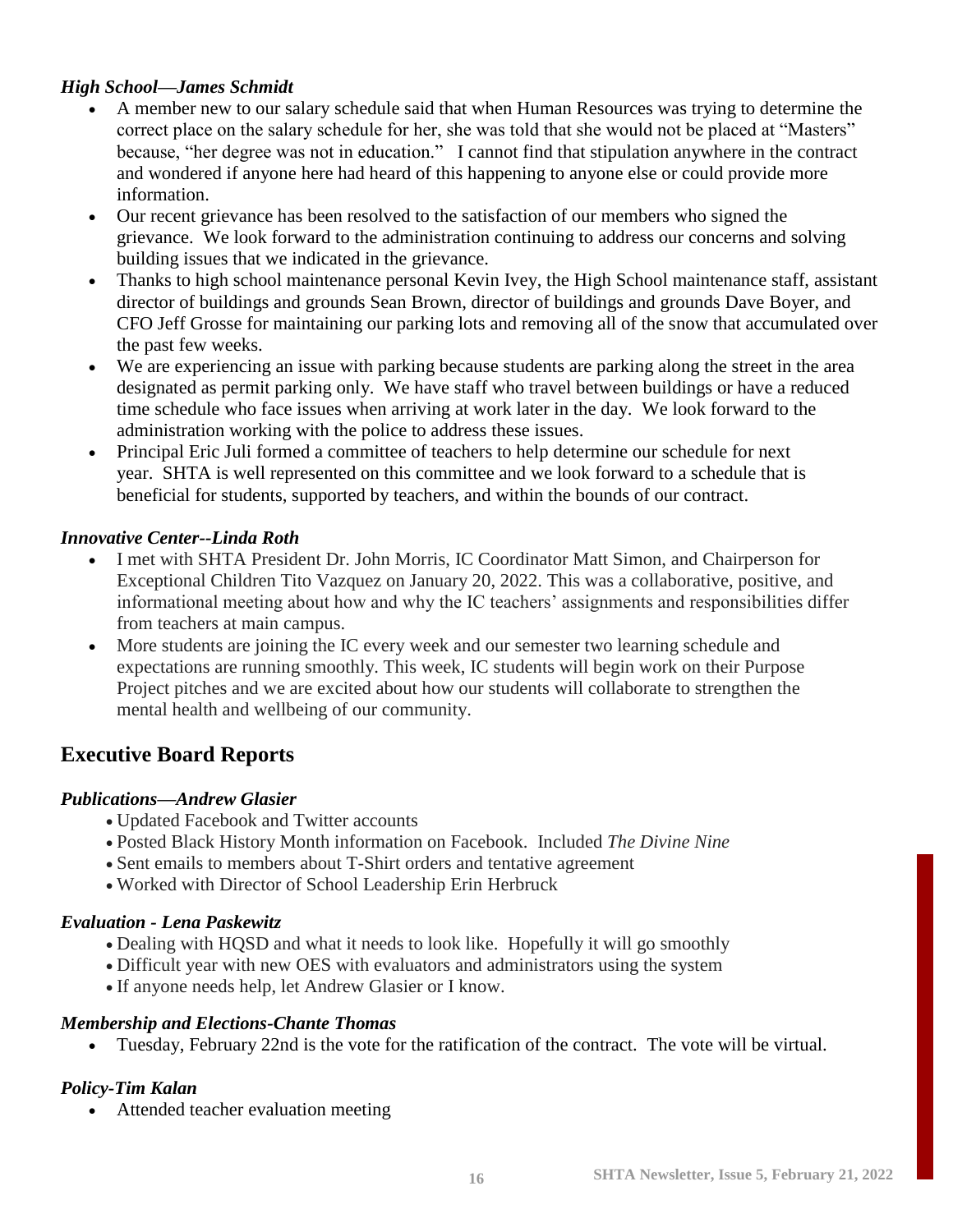• Assisted member with possible grievance

# *Public Relations-Bob Bognar*

• SHTA President Dr. John Morris commented that the new choices in T-Shirts and hoodies are really nice.

# *Diversity, Equity and Inclusion-Angela Goodrum*

• This month's book recommendation is *Pushout: The Criminalization of Black Girls in Schools*. This book has impacted me like no other book has.

# *Special Education-Tito Vazquez*

- This past month I attended and participated in the Black Teacher Task Force general body meeting.
- I attended the SHTA Executive Board meeting.
- I participated in SHHS Building Equity Team Mtg.
- I collaboratively solved various concerns with the Director of Exceptional Children, Elizabeth Kimmel in the 5th of our monthly meetings.
- I worked with SHTA President Dr. John Morris, over Exceptional Children concerns.
- I provided support to various SHTA members concerning issues including but not limited to job placement, personnel issues and work options.
- I participated and supported a member in a Fact-Finding meeting with Director of Exceptional Children Elizabeth Kimmel and Director of School Leadership Dr. Erin Herbruck.
- I participated in the high school and middle school Exceptional Children Department meetings.
- I have communicated with Shaker Heights Exceptional Children Department Chairs over a variety of concerns in the district.
- I continue to work collaboratively with Shaker administrators, assistant principals and Exceptional Children K-6 Supervisor Erin Dzolic and 7-12 Supervisor Jennifer Currie on various issues to improve the functionality and support to the students and educators in the Exceptional Children Department in our district.

# *Legal Aid-Jeremy Bishko*

• Collaborated with SHTA President Dr. John Morris, SHTA Shaker Middle School Head Representative Jacklyn Abrams, SHTA Chairperson for Exceptional Children Education Tito Vasquez and the Shaker Middle School Administration

# *Legislative-Dave Klapholz*

- Due to teacher shortage, some places will not be requiring a college degree to be a substitute teacher
- There is legislation that could limit discussions about race and gender in the classroom.

# *Past President-Becky Thomas*

- Attended the January meeting of the Finance and Audit Committee and will attend the February meeting.
- Attended the February meeting of the Board of Education and will attend the Special Meeting on February 15.
- Assisted with the editing of the SHTA newsletter.

# *Social-Selena Boyer*

- Attended Black Teachers' Task force meeting
- Planning for an in-person district recognition reception on May 25th.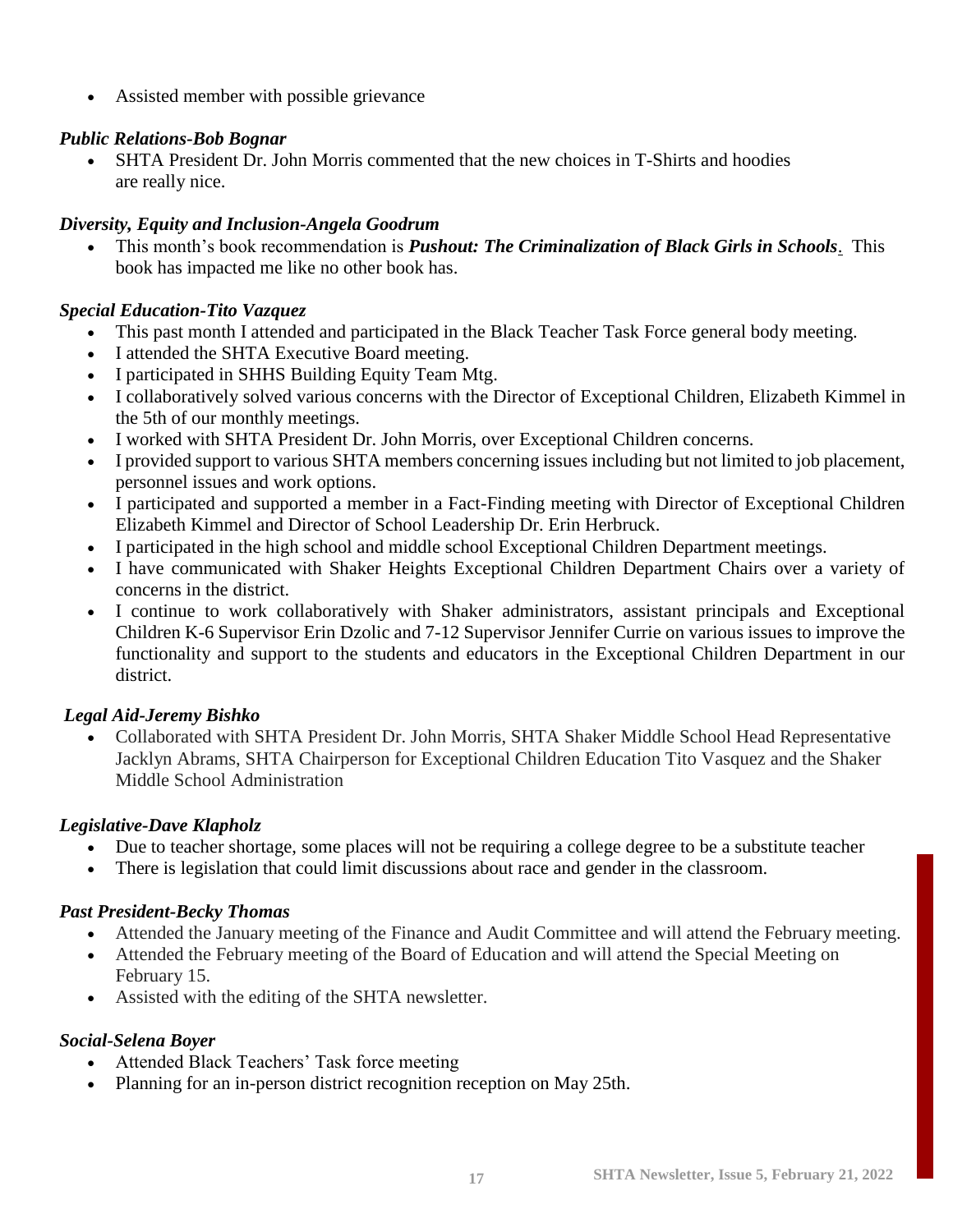# *Professional Rights and Responsibilities-Mike Sears*

- Attended collective bargaining sessions, the executive board meeting, and an insurance committee meeting.
- I met with SHTA Secretary Lisa Hardiman, SHTA HS Head Representative James Schmidt, SHTA Vice President Darlene Garrison, and Chief Academic Officer Dr. Marla Robinson about West Wind. I also spoke to SHTA President Dr. John Morris about security concerns at the Middle School, met with the Middle School building reps. and the Middle School Principal Michelle Hughes about safety and security.

# *Support Teachers-Peg Rimedio*

• The Support Teachers are incredibly grateful to the negotiating team and everyone involved in reaching the tentative contract agreement. We would like to especially thank Dr. John Morris and former ST head negotiators Monica Triozzi and Bonnie Gordon who started the process and kept it going. It is a great relief to know that we no longer need to fight to be recognized as teachers. Thanks to all who helped to make this happen.

# *Occupational Health and Safety-James Schmidt*

There have been two changes to the district's COVID Contact Tracing Policy.

# **From the District:**

#### COVID-19 Contact Tracing Update

As of 1/26/22, per an order from the Ohio Department of Health, the District is no longer required to conduct contact tracing when notified of a positive student or staff COVID-19 case. Under the new guidelines, local boards of health may request assistance with contact tracing when an outbreak or cluster of cases is identified.

The requirement for school districts to report cases to the board of health within 24 hours has also been replaced with a requirement to report all cases for the week by the close of business each Friday. More information will follow regarding notification requirements to families and staff for a positive case.

#### Updates to COVID-19 Protocols

Given the recent drastic and sustained decrease in cases both within our schools and surrounding community, the District is considering modifying the Districtwide mask mandate in coming weeks. Should we feel conditions allow for a modification to this policy, an announcement will be made to all staff, faculty, students and families.

We continue to strongly encourage all eligible students and adults to get vaccinated and layer protection with other COVID-19 prevention methods.

The District is working to update our online COVID-19 Health & Safety Guidelines.

# *Sick Day Transfer-James Schmidt*

- There are four members currently enrolled and benefitting from the Sick Day Transfer Program.
- AA [Sick Day Donation Form](https://docs.google.com/document/d/1oCPv0Knm1IfB38w8WiyMfNT9GSArN8m4crlRm3M-RxU/edit?usp=sharing)

# *PAC of the SHTA-Cathy Grieshop*

• Working on Facebook page

# *Salary Tenure-John Morris*

We have a tentative three-year contract. Here are some highlights from the tentative agreement.

• There will be a 3% increase to the base salary in 2022 (retroactive to January 1). There will be a 2.25% increase to the base salary in 2023. There will be a 2.5% increase to the base salary in 2024. Included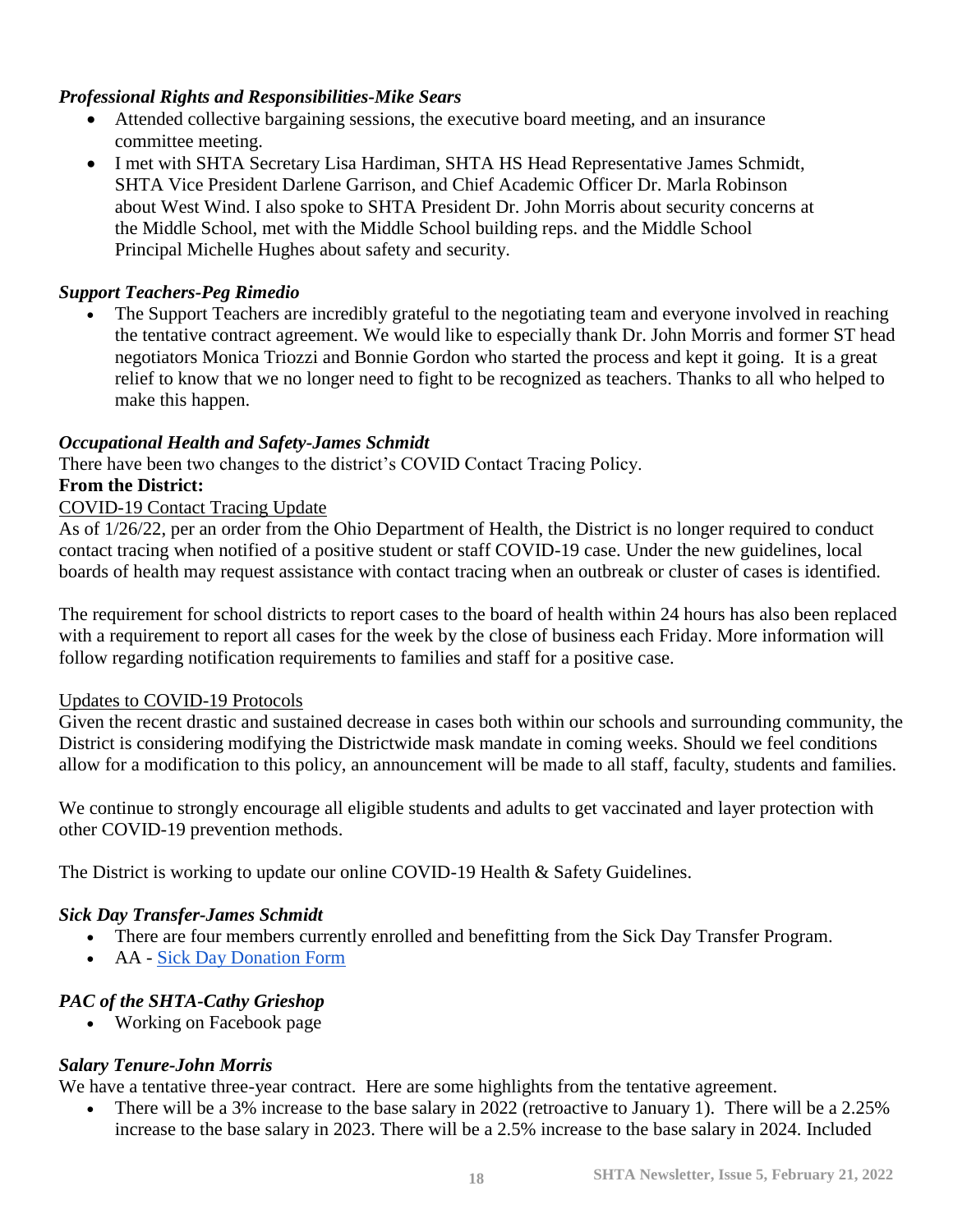with these increases is language that recognizes specific performance expectations. You will receive steps for education and/or experience if you are eligible. The index for the salary schedule will remain unchanged.

- Three total additional days will be added to the contract years, two (2) days for 2023-2024 and one (1) day 2024-2025, for Diversity, Equity, and Inclusion training and programming. These days will be paid to each member at an additional per diem. The additional days cease (or sunset) at the end of this contract.
- The employee percentage of the health care premiums will remain at 13% for 2022, and 2023. There will be a 1% increase to 14% in 2024. Otherwise, all benefits stay the same.
- The Support Teacher bargaining unit has been folded into SHTA. All certified teachers who have been hired by the district as Support Teachers are now Teachers and under the SHTA contract.
- Initial sabbatical eligibility has been reduced from seven (7) years of service to five (5) years of service to allow our new teachers an earlier opportunity to take advantage of this benefit.
- A Building Committee structure will be piloted across the district to allow members more collaboration opportunities with administrators.
- A classification will be added for Professional Development Leave where teachers can observe their peers' classes.
- The Sick Day Transfer Program will continue as a pilot for the duration of this contract. I am very grateful to the hard work and dedication of the negotiating team: Darlene Garrison (Woodbury – Vice President), Lisa Hardiman (Mercer - Secretary), Bill Scanlon (High School - Treasurer), Mike Sears (Middle School - Personal Rights and Responsibilities), Dave Klapholz (High School - Legislative Chair), Bonnie Gordon (High School/Woodbury - Support Teacher), James Schmidt (High School - Sick Day Transfer Chair) and our Association attorney, Susannah Muskovitz. The IBB process was cooperative; however, it was still very intense. I am grateful for a district negotiations team that was as committed to a strong agreement as we are. Each member of the team helped make this agreement possible.

**Old Business** - None **New Business-**None **Good of the Order-**None Motion to adjourn the meeting was made by James Schmidt. It was seconded by Aimee Grey.

# *Respectfully submitted, Lisa Hardiman*



**The February SHTA Representative Council held virtually for safety**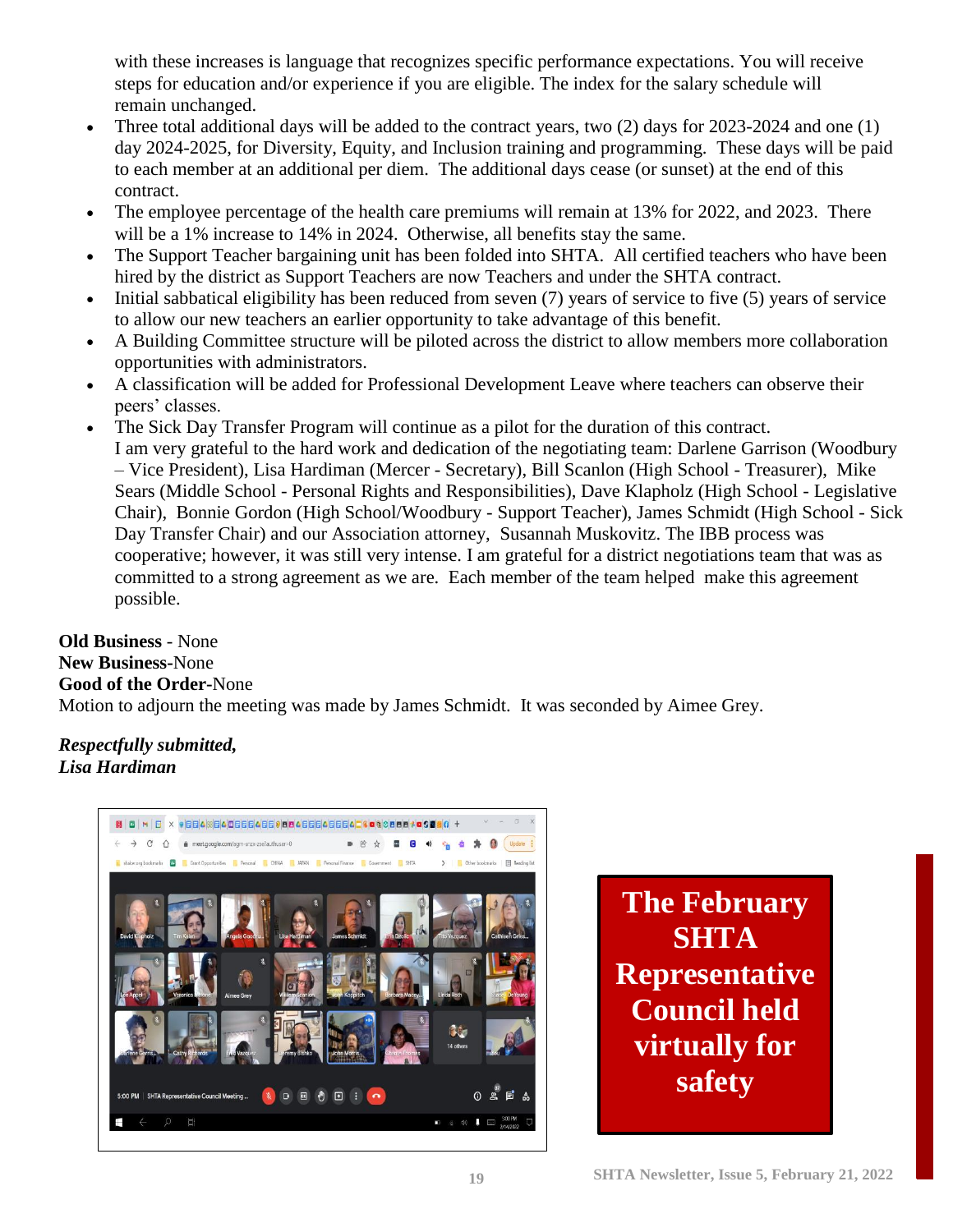# *What is the Priority?*

*This newsletter is a publication of the Shaker Heights Teachers' Association, an independent organization of professional educators in the Shaker Heights City School District. Signed editorials represent the opinion of the author(s) and may or may not reflect the thinking of other officers or members of the Shaker Heights Teachers' Association. Members and friends of the Association are invited and encouraged to express their opinions or share information via this newsletter.*

Time for teaching and learning has been taken away from our schedule this year. Moving recess away from the lunch hour and making teachers in charge of recess time is NOT beneficial for learning in the school day. We are trying to cover an enormous amount of curriculum into an increasingly short day. We are attempting to reach all children to help them experience as much success as possible. The addition of the lunchtime activity time and teacher-supervised recess has eliminated two and a half hours from instructional time weekly. Every day I feel the loss of this time. I need the two and a half hours back to accomplish what is expected of me and to help my students accomplish what is expected of them. The talk of 'Raider Time' before school seems silly when the time is available in the regular school day which could easily be put back into the schedule.

I enjoy being outside with my students during our half-hour recess, although I am a very expensive recess supervisor. It is my understanding that our administration has observed fewer problems and behavioral referrals during recess since the teachers have taken over supervision of this time. Elementary classes are rotating where they play outside each day. I believe that with proper training of consistent lunch/recess supervisors and with classes still staying in their groups outside, incidents would be down from pre-pandemic behavior referrals. Also, there needs to be an extra person on the playground. When I have a student, who has to go to the bathroom or the nurse, I have to walk away from the class for a minute while I head to the door with the child. I find this very unsettling.

The idea that the students are still learning during the lunch activity time is not correct. We can assign unfinished work or put students on the computer hoping that they will do what they are supposed to, but they will not be getting the same instruction that they would get with their teacher in the classroom. I accepted these recess changes last year when we were figuring out how to function in school during a pandemic. This year all I am feeling is the loss of valuable teaching time.

I can't figure out what the priority is here. Is it the possibility of fewer playground problems, or is it to have more time for teaching and learning? My vote is for more teaching and learning time.

# *Cathy Grieshop 1 st Grade Teacher, Boulevard Elementary School*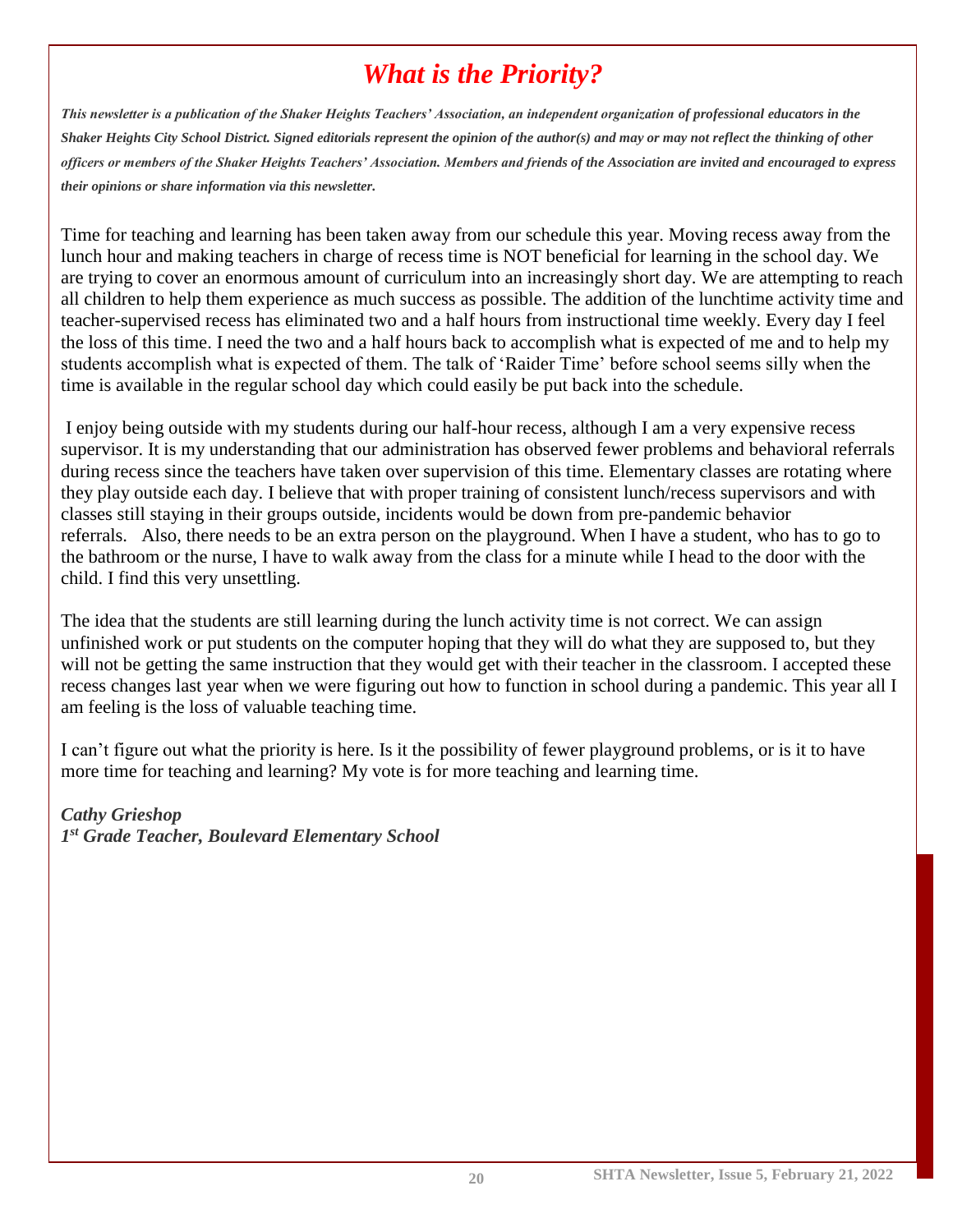# *GRATITUDE*

*This newsletter is a publication of the Shaker Heights Teachers' Association, an independent organization of professional educators in the Shaker Heights City School District. Signed editorials represent the opinion of the author(s) and may or may not reflect the thinking of other officers or members of the Shaker Heights Teachers' Association. Members and friends of the Association are invited and encouraged to express their opinions or share information via this newsletter.*

I was incredibly inspired by Andrew Glasier's editorial in the January 2022 SHTA Newsletter. One way or another, this darkness has got to give.

I am thankful for Kevin Thomas' daily stops in my room every morning. I am thankful for Rachel Luthy for being such a principled, kind human. I am thankful for Addie Tobey for being so patient and caring. I am thankful for Jennifer Weisbarth for her professionalism and deep knowledge base. I am thankful for Rhonda West for her perpetual sunny outlook. I am thankful for Erin Herbruck for teaching me that it's always about student achievement and for being approachable and relatable. I am thankful for Greg Thompson for our always interesting conversations. I am thankful for James Dean for being so hard working and accommodating. I am thankful for Lena Thompson-Brown for being so energetic and kind. I am thankful for Adam Fletcher for having a "spot-on" take on things. I am thankful for Janel Parsons for being one of the best humans I have ever met. I am thankful for Tom Flood for his willingness to collaborate and hard work. I am thankful for Leslie Burdine for having one of the best *Hey Bishko* I have ever heard. I am thankful for my students for appreciating (or pretending to) like my horrible jokes. I am thankful for my students for teaching me as much as I hope I teach them. I am thankful to have my students as my students. I am thankful for John Koppitch for reaching out when others do not. I am thankful for Jenna Peltz for always being there. I am thankful for Pat Hitchens for always cutting through the smoke and mirrors. I am thankful for Maria Helton who is genuinely kind, erudite, and capable of Jedi mind tricks. I am thankful for Linda Watson for having such a big heart. I am thankful for Kelly Bailey for being a source of sanity and clarity when things are insane and opaque. I am thankful for Andrew Glasier for his unintended guidance and love of trees, Raoul Duke and not roads. I am thankful for John Morris for demonstrating the mastery of nuance in every interaction. I am thankful for Sarah Knebel for always knowing what needs to be known. I am thankful for Michael Summers for his unending support of the students. I am thankful for Mike Schwenn for being the best mentor one could ever wish for, except for filing taxes. I am thankful for James Schmidt for being more me than me and his love of the best bands ever. I am thankful for Mike Sears for his meandering journey to the truth. I am thankful for David Glasner for his deep desire to see teachers improve their craft for the benefit of the students. I am thankful for Barb Maceyak for consistently being an advocate of educators. I am thankful for Emily Rucker who made my hip replacement much less stressful and for her love of dogs. I am thankful for Dale Whittington for being one of the smartest and down to earth administrators I have ever collaborated with. I am thankful for the fantastic families that are eager to partner with me and recognize how hard things are right now. I am thankful for Regina Canady for "getting it". I am thankful for Rob Senor who has a serious appetite for advocating for what's right. I am thankful for Tim Richards for his love of solidarity.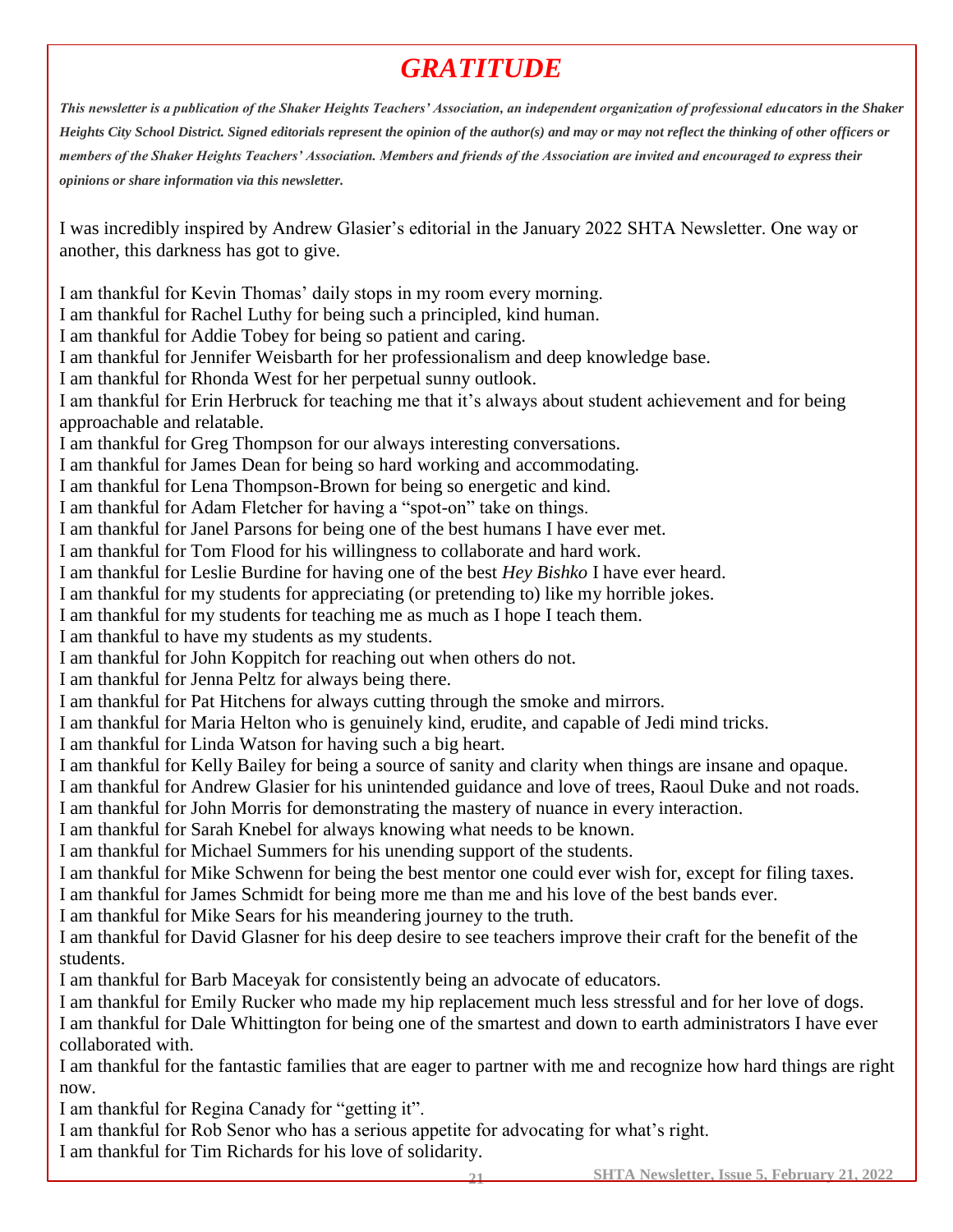I am thankful for Beth Caglsey for her undying care for the students.

I am thankful for Jackie Abrams for her desire for improvement.

I am thankful for the Third Wing teachers who are united in their work towards a better MS community. I am thankful for Peggy Caldwell for always showing class.

I am thankful for Miata Hunter exemplifying the power of a Shaker education.

I am thankful for John Moore for his upbeat, positive demeanor and big teacher heart.

I am thankful for Dexter Lindsey for breadth of knowledge and dedication to improving Shaker Heights. I am thankful for Doug Myles for his clear assessments.

I am thankful for our school board for trusting me to teach many of their kids and their hard work towards making Shaker better.

I am thankful for Holli Rapose for being a fantastic teammate.

I am thankful for all the administrators who work with us to support the students.

I am thankful for everyone who is working to make where we work a kinder, more caring community.

*Jeremy Bishko, Middle School Science Teacher, Shaker Alumni*

# *We All Need Due Dates*

*This newsletter is a publication of the Shaker Heights Teachers' Association, an independent organization of professional educators in the Shaker Heights City School District. Signed editorials represent the opinion of the author(s) and may or may not reflect the thinking of other officers or members of the Shaker Heights Teachers' Association. Members and friends of the Association are invited and encouraged to express their opinions or share information via this newsletter.*

Last week, I gave my first homework assignment of the semester to my Asian Studies: Japan course. The students had two days to complete a 200-word reflection on a quote of their choice from the *Hagekure: The Way of the Samurai.* Of 65 students, only 19 turned in their homework on time.

The current policy at Shaker Heights High is that we do not penalize students for late work. The justification is that learning is more important than compliance and task completion and that we want our students to learn how to self-advocate and manage their time. While I understand the argument, I feel this is misguided and not based on research or the teachers' experience.

While I agree learning is more important than compliance and task completion, task completion is essential to provide feedback. Feedback is essential to learning a skill. All skills are learned through a cycle of continuous instruction, practice, and feedback. Deadlines allow teachers to provide immediate feedback so students can make small adjustments. Most assignments build on each other. Immediate feedback allows for us to make sure a foundational skill is solid before continuing to build on it. If students do not meet incremental deadlines and instead turn in all of the work on the last day (which has happened to me on several occasions, often copied from other students), there is no opportunity for course correction. We have effectively set up a system where students complete work without fully grasping foundational skills. Instead of receiving sequential instruction and feedback, students' understanding of additional skills is undermined by the significant amount of time between instruction and advice, and the delayed feedback is rendered ineffective. Is this not failing our students, especially those that need to understand the material the most?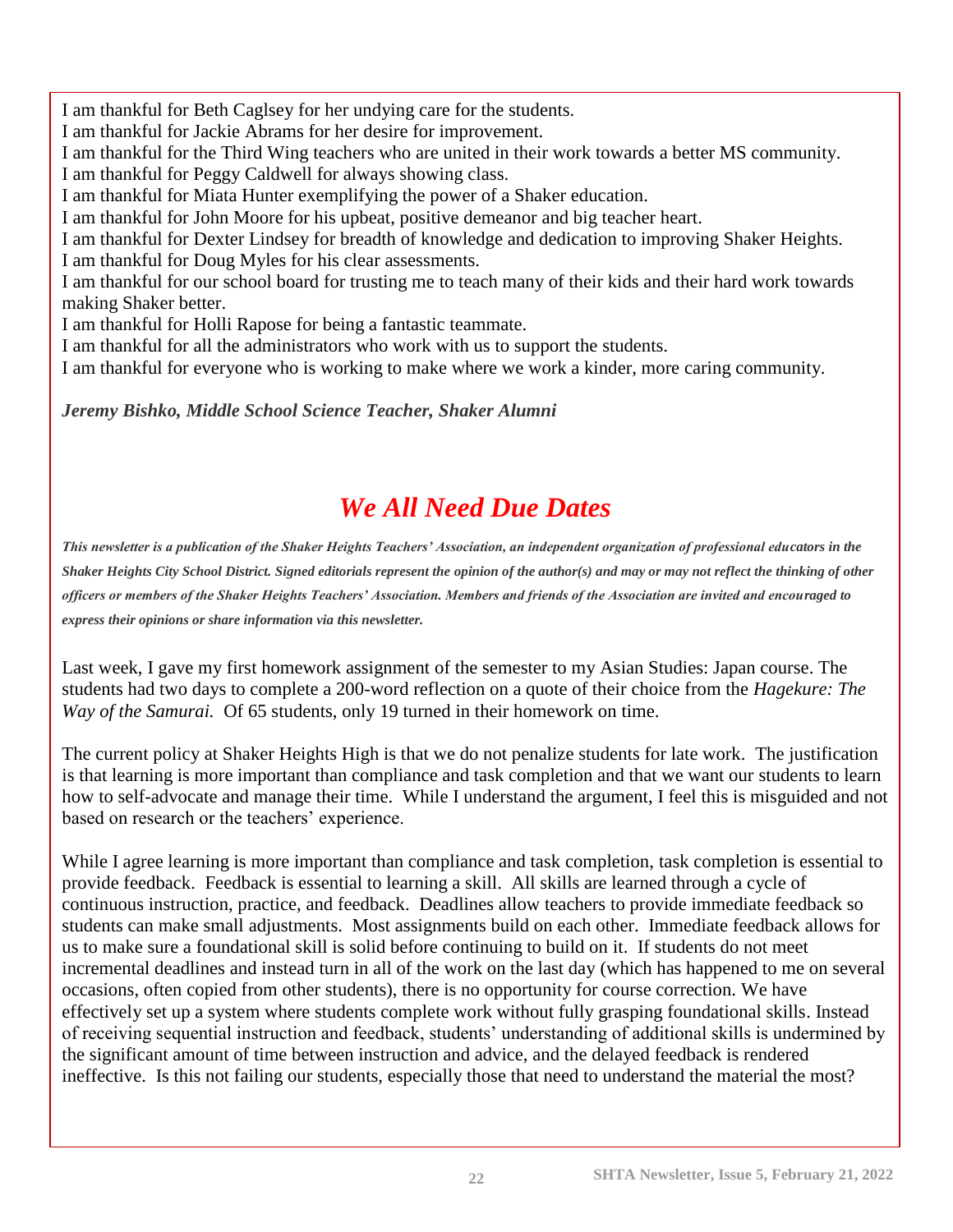Right now, some of our students are really struggling without the structure of deadlines as a support. They are not completing work in a timely manner that allows for meaningful feedback. What teachers are seeing is students falling behind in one or more of their classes, getting overwhelmed, not knowing where to start, and struggling to catch up. Providing students with the opportunity to redo an assignment or test would be much more effective right after the skills or concepts were taught rather then ten weeks later when they finally turn it in, and the class has moved on. Deadlines allow teachers to systematically scaffold supports as we gauge understanding of topics covered.

We do want our students to learn how to self-advocate and manage their time. Self-management is a skill students need to learn. Would it be better if we were explicitly teaching and scaffolding these skills over time to increase their success instead of an abrupt change as we are experiencing right now? We could create a plan or system that over the four years students are at the high school, we are gradually building up to time management and self-advocacy. A systematic approach with deadlines and consequences helps students to these skills.

In the real world, you have to complete tasks on time. As teachers there are consequences for completing tasks late. Recently, when I failed to create parent conference slots on Google Calendar, I reached out to my colleague, Amanda Ersek, for help in completing the task so that it could be completed. I needed help, I reached out to a colleague, and completed the task on time. If I'm struggling with something, I need to advocate for myself. I have had to learn to say I need support. These are skills I learned over time. For our students, high school is the real world. If we do not teach these skills, are we not making things more difficult for students in school? They fail to complete the tasks, in multiple-classes, leaving them farther behind and unable to catch up. They have not learned to reach out, meet with teachers, receive feed-back, and complete tasks on time.

Having deadlines with a potential point deduction does not mean students cannot redo an assignment, project, test, etc. to make up missed points based on immediate feedback. These principles are not mutually exclusive. No teacher in this district has the primary goal of taking away as many points as possible. Teachers want to be able to give quality feedback in a timely manner to students so they can maximize their learning. Consequences now are very low. A missed point is very different from a failed college course that costs another \$4000 to take again. *AG*

Reference:

Kehrer. P., Kelly. K., & Heffernan, N. (2013). *Does Immediate Feedback While Doing Homework Improve Learning.* Florida Artificial Intelligence Research Society